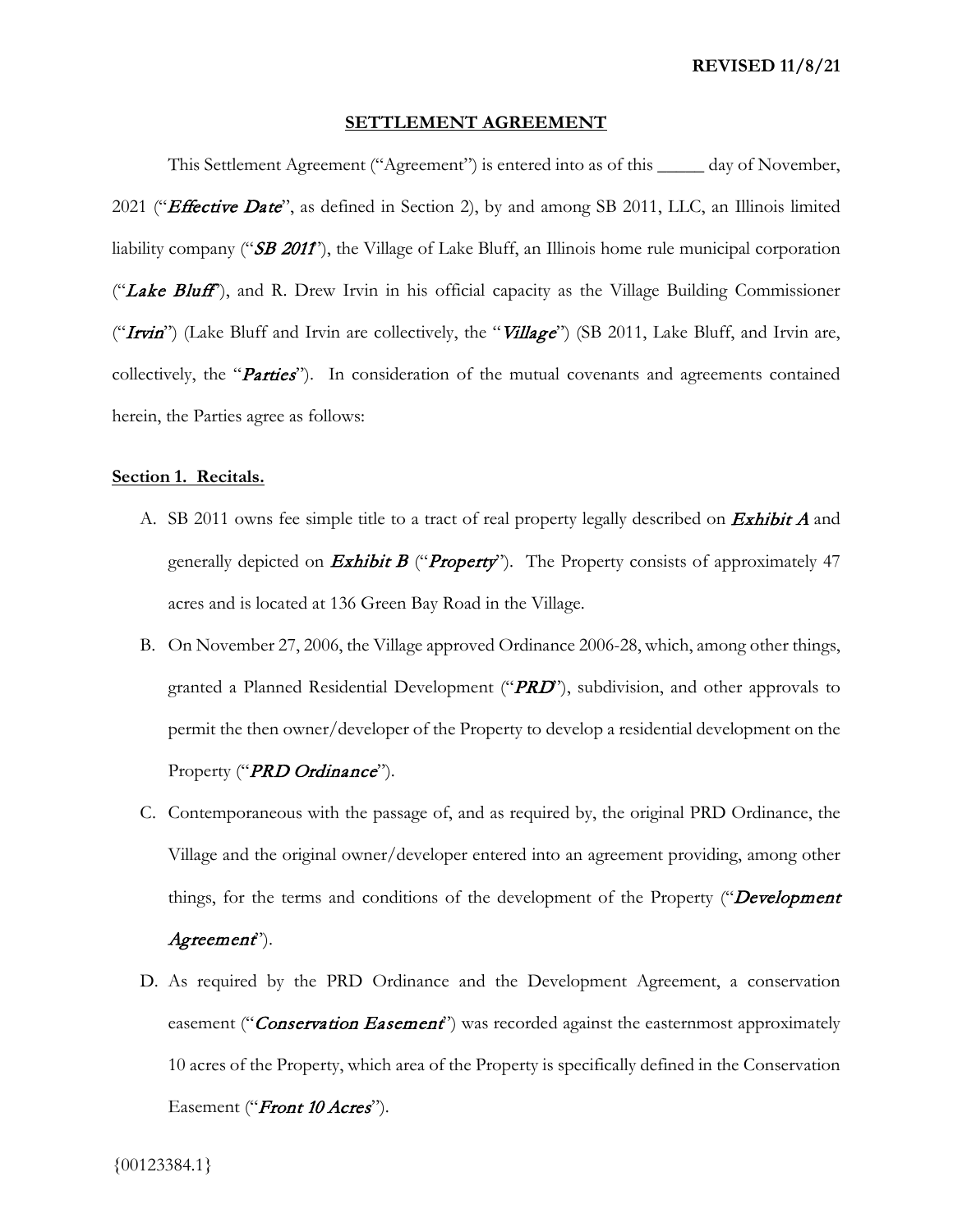- E. In or about April 2011, SB 2011 purchased the Property and officially and formally became the successor developer thereof under the Development Agreement and the PRD Ordinance, pursuant to a Transferee Assumption Agreement and an Unconditional Agreement and Consent. In conjunction with the transfer of the Property to SB 2011 on April 25, 2011, the Village adopted Ordinance 2011-07, which amended the PRD Ordinance.
- F. In 2020, various disputes arose between the Parties resulting in two lawsuits being filed:
	- 1. On March 3, 2020, SB 2011 filed a lawsuit in the Circuit Court of Lake County styled *SB 2011, LLC v. Village of Lake Bluff and R. Drew Irvin in his official capacity as Building Commissioner of the Village of Lake Bluff*, Case No. 20 MR [1](#page-1-0)73.<sup>1</sup> SB 2011 subsequently amended its complaint which, among other things, seeks to terminate the Development Agreement and PRD Ordinance, release the existing letter of credit posted with the Village, and require certain demolition permits be issued.
	- 2. On March 11, 2020, the Village filed a Complaint in the Circuit Court of Lake County styled *Village of Lake Bluff v. SB 2011, LLC*, Case No. 20 OV 378. The Village subsequently amended its complaint which, among other things, seeks injunctive relief and fines related to SB 2011's maintenance, removal and replacement of certain fences on the Property.
	- 3. The 20 MR 173 and 20 OV 378 cases were consolidated and will hereafter be referred to as the "**Lawsuit**."
- G. The Parties desire to enter into this Agreement to:(i) avoid further cost, delay and uncertainty caused by the Lawsuit; (ii) settle and compromise the claims set forth in the Lawsuit; (iii) waive similar, related or additional claims and defenses to the extent provided in this Agreement;

<span id="page-1-0"></span> <sup>1</sup> Plaintiff named Michael Croak, in his official capacity, in the initial complaint, but subsequently replaced Mr. Croak as a defendant with Irvin in the Second Amended Complaint.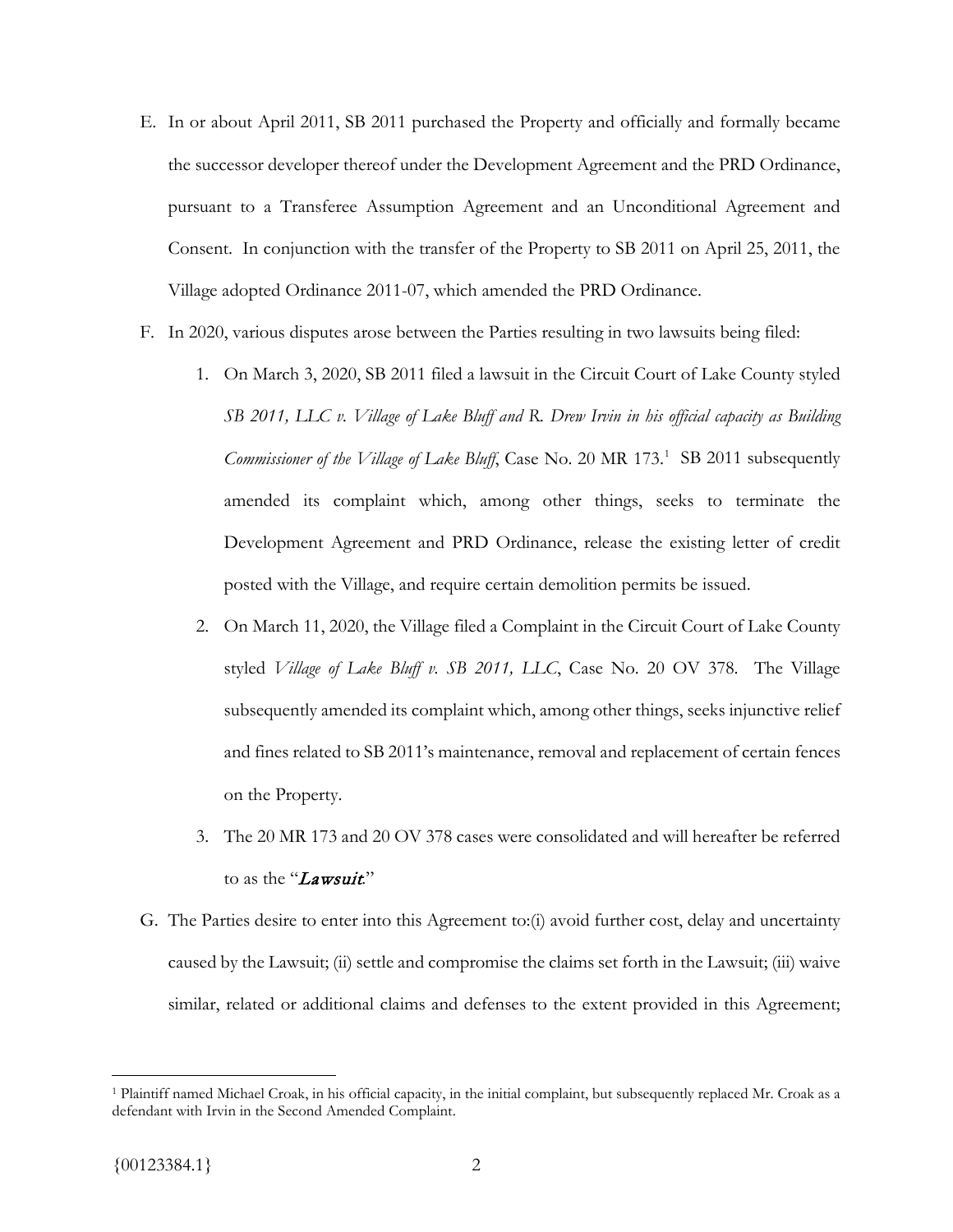and (iv) provide for certain other rights, obligations and agreements of the Parties as set forth herein.

**Section 2. Effective Date; Dismissal Order**. The "*Effective Date*" of this Agreement is the date upon which each Party has executed this Agreement and such execution has been witnessed by, and acknowledged before, a notary public. The "*Dismissal Date*" is the date upon which the Dismissal Order (defined below) has been entered.

**Section 3. Representations and Warranties**. The Parties acknowledge and agree that the following representations and warranties are essential and material terms of this Agreement and without such representations and warranties, this Agreement would not have been made:

- A. Each Party represents and warrants that it has not assigned, nor will it assign, to any other person or legal entity any claims released or rights waived pursuant to this Agreement.
- B. Each Party represents and warrants that this Agreement is made and executed under such Party's own free will and in accordance with such Party's own judgment and upon advice of counsel of its own choosing. No Party has been influenced, coerced, or induced to make this compromise and settlement by improper actions of any other Party.
- C. Each Party represents and warrants that, in entering into this Agreement, it is not relying on any statements or inducements except those that are expressly set forth herein.
- D. SB 2011 represents and warrants that: (i) it has the power and authority to enter into this Agreement and to do all the acts and things and to execute and deliver all other documents as are required to be done, observed, performed, executed or delivered by it in accordance with the terms hereof and applicable law; and (ii) it has secured all necessary approvals from its members, officers, and any parent, affiliate, or any other entity or party necessary for it to effectuate this Agreement. SB 2011 further represents and warrants that its signatory below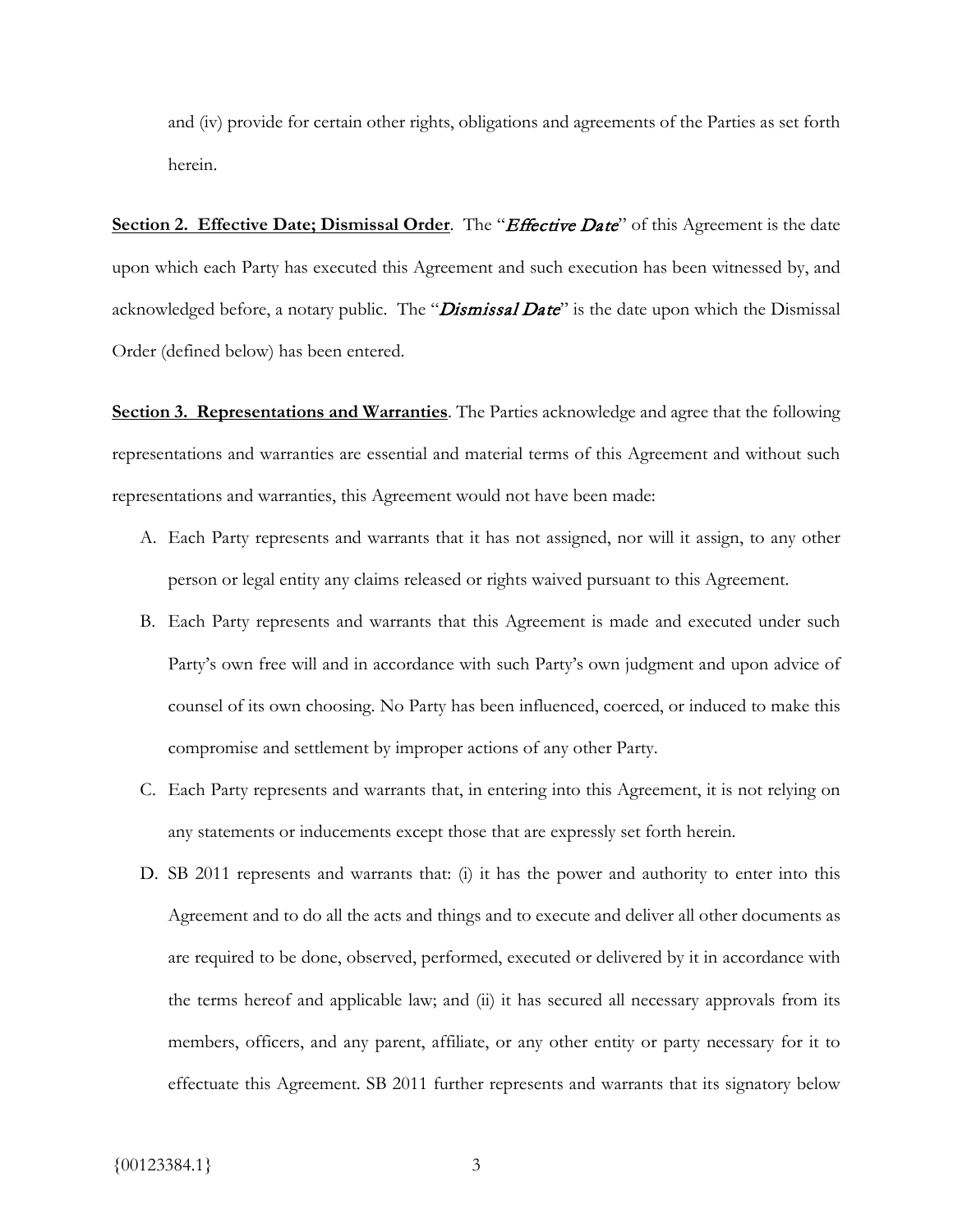has the power and authority to enter into this Agreement, and that it has the power and authority to do all acts and things and to execute and deliver all other documents as are required to be done, observed, performed executed or delivered by it in accordance with the terms hereof and applicable law, and that no further consent, approval, order, authorization, or otherwise, is required in connection with the execution and delivery of this Agreement.

- E. The Village represents and warrants that it has the power and authority to enter into this Agreement and to do all the acts and things and to execute and deliver all other documents as are required to be done, observed, performed, executed, or delivered by it in accordance with the terms hereof and applicable law, including having obtained any necessary approvals from the Village's corporate authorities ("Village Board"). The Village further represents and warrants that its signatory below has the power and authority to enter into this Agreement, and that it has the power and authority to do all acts and things and to execute and deliver all other documents as are required to be done, observed, performed, executed or delivered by it in accordance with the terms hereof and applicable law, and that no further consent, approval, order, authorization, or otherwise, is required in connection with the execution and delivery of this Agreement.
- F. Nothing in this Section shall be deemed to affect any other representations or warranties of either Party in this Agreement, which other representations and warranties are also acknowledged to be material to the terms of and consideration for this Agreement.

#### **Section 4. Revocation of PRD Ordinance; Termination of Development Agreement**.

A. **PRD Revocation/Zoning**. Within 30 days after the Effective Date of this Agreement, SB 2011 and Lake Bluff will jointly initiate the process for the required public hearing before the Village Plan Commission / Zoning Board of Appeals to enable the Village Board to adopt an ordinance and any other required enactments to: (i) revoke Ordinances 2006-28 and 2011-07;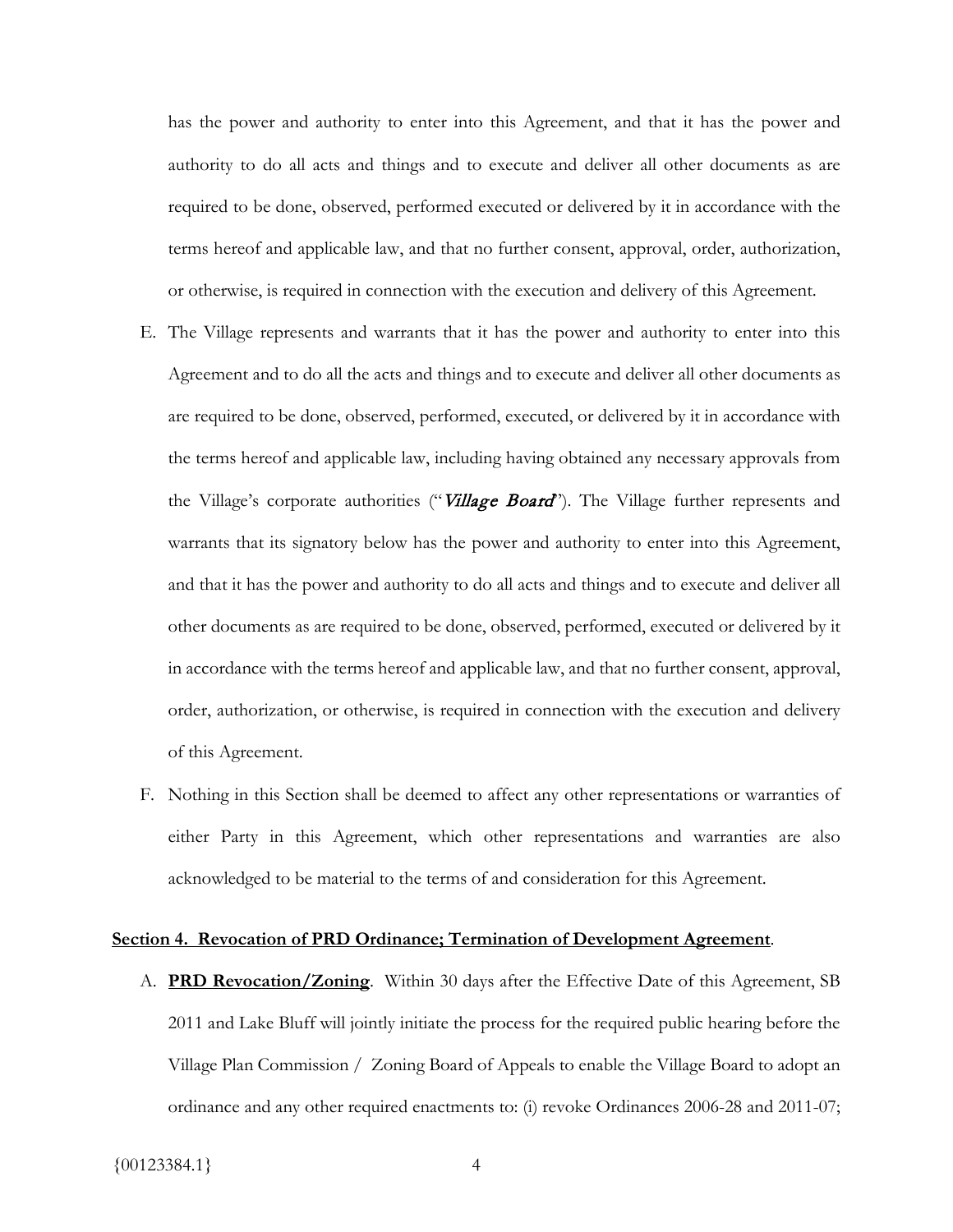(ii) provide for the zoning for future development of the Property consistent with Section 7 of this Agreement; and (iii) remove the PRD zoning from the Property, upon which the Property will be zoned in its underlying E-1 Zoning District ("PRD Revocation/Zoning Enactments").

G. **Termination of Development Agreement**. At the same meeting at which the PRD Revocation/Zoning Enactments are adopted, the Village will adopt a resolution approving an agreement to terminate the Development Agreement. The Parties will then execute a Development Agreement termination agreement.

**Section 5. Resubdivision of Subject Property**. A Plat of Subdivision was recorded for the Property on January 25, 2007 as Document 6126709 ("2007 Subdivision"). At the same meeting at which the PRD Revocation/Zoning Enactments are adopted, the Village Board will adopt a resolution approving a new five-lot resubdivision ("**Resubdivision**") of the Property containing the following lot consolidations of the 2007 Subdivision:

- 1. Lot 1 comprised of Outlot A of the 2007 Subdivision;
- 2. Lot 2 comprised of Outlot B and Outlot M of the 2007 Subdivision;
- 3. Lot 3 comprised of Lot 2 of the 2007 Subdivision;
- 4. Lot 4 comprised of Lot 1, Lots 33 through 59 inclusive, Outlot C, and Outlot E through J inclusive of the 2007 Subdivision; and
- *5.* Lot 5 comprised of Lots 3 through 32 inclusive and Outlot D, Outlot K, and Outlot L of the 2007 Subdivision.

The Village's approval of the Resubdivision is subject to and contingent upon SB 2011's compliance with all applicable substantive and procedural requirements of the "Lake Bluff Municipal Code," as amended ("Village Code"), including, without limitation, the subdivision regulations. SB 2011 and Lake Bluff will jointly apply for the approval of the Resubdivision. SB 2011 will be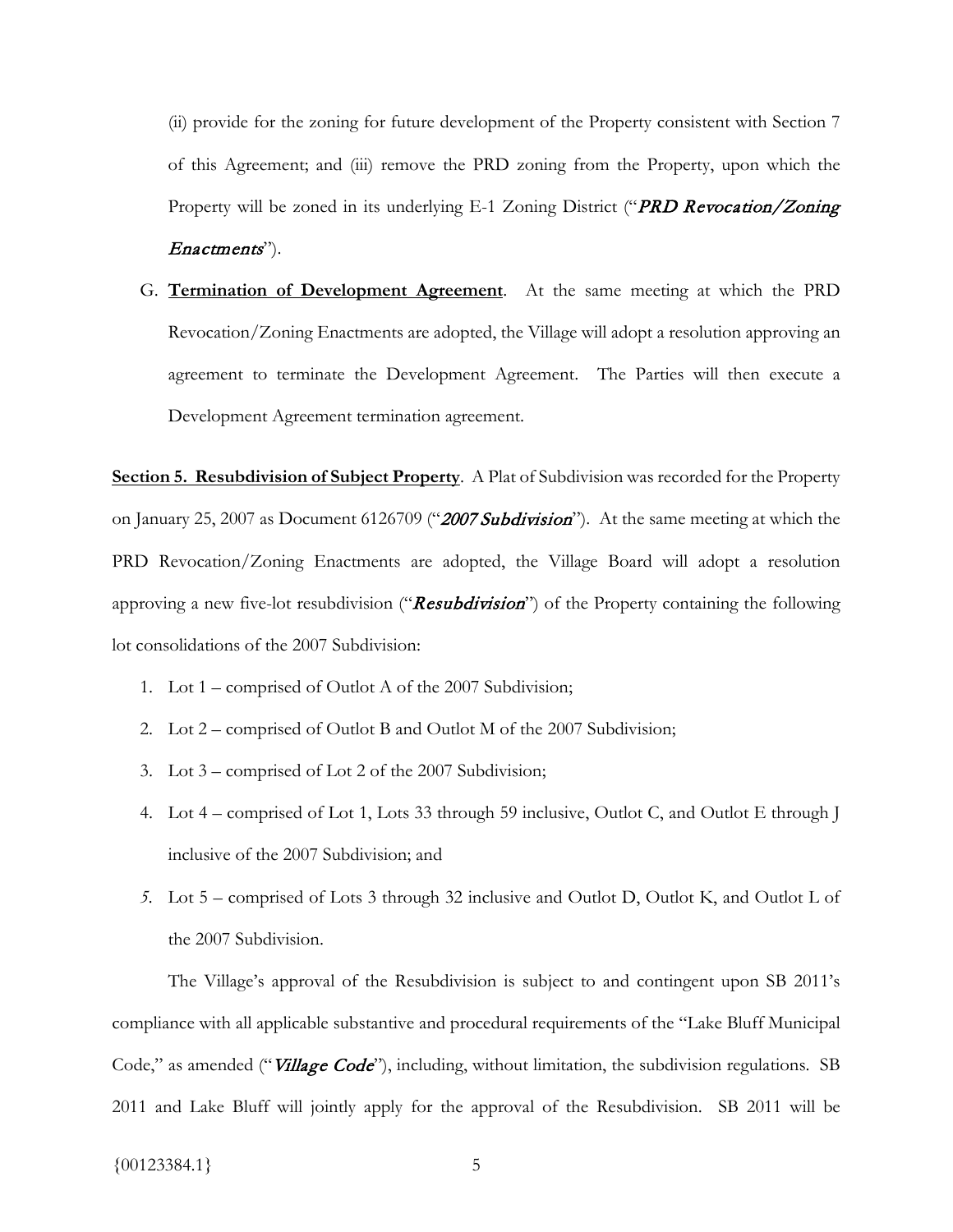responsible for having the new subdivision plat prepared and submitted to the Village. The Parties agree that the Resubdivision will be further resubdivided in conjunction with the Village's review and approval of a new development for the Property in the future, subject to all applicable substantive and procedural requirements of the Village Code, including, without limitation, the subdivision regulations.

**Section 6. Restrictive Covenant**. Within five days after the Effective Date of this Agreement, SB 2011 will deliver to the Village a fully executed, recordable Restrictive Covenant in the form of **Exhibit C** hereto, prohibiting development of the Front 10 Acres, and requiring the owner of the Property to maintain the Front 10 Acres at its own expense, with such maintenance in accordance with maintenance requirements set forth in the Restrictive Covenant. The Village may record the Restrictive Covenant against the Property. However, the Restrictive Covenant shall be of no force or effect unless and until the Conservation Easement is terminated, extinguished, or otherwise no longer effective, whether by order of the Circuit Court or otherwise (collectively, "Conservation Easement **Termination**"), it being the intent of the Parties that there will be no gap between the Conservation Easement Termination and the effective date of the Restrictive Covenant ("Restrictive Covenant Effective Date").

#### **Section 7. Future Development of the Property**.

- A. The Parties agree that future development of the Property may be by right under the E-1 Zoning District without variations or other specific zoning relief, or a PRD in any zoning district. The Village Board shall authorize consideration of a PRD by the Plan Commission/Zoning Board of Appeals in conjunction with any proper application by any landowner/developer to rezone the Property.
- B. For a future development of the Property in the E-1 Zoning District without a PRD, the Restrictive Covenant shall be and remain in full force and effect or, if not already effective,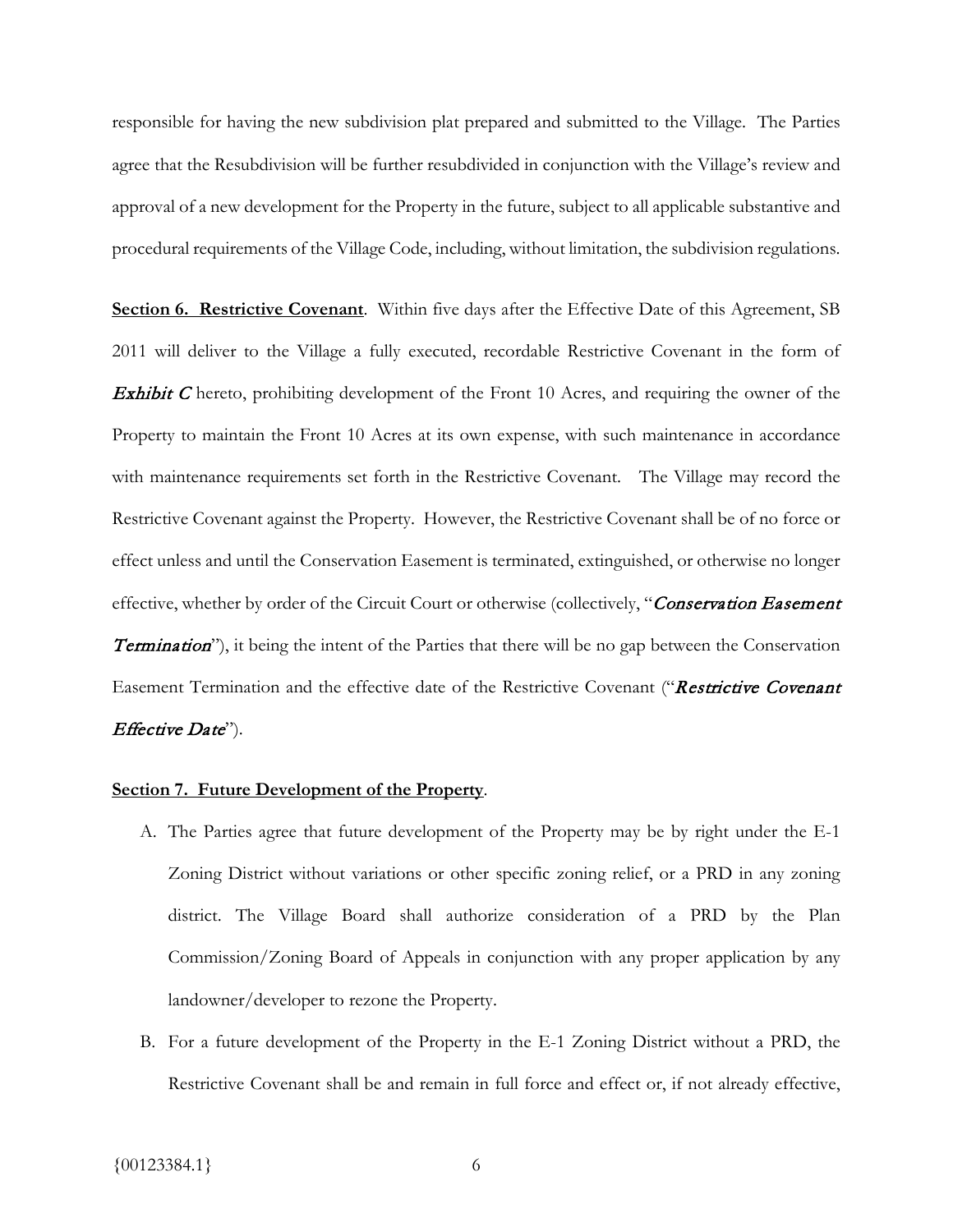shall take effect upon the Conservation Easement Termination as provided in Section 6 of this Agreement.

- C. For a future development of the Property as a PRD, the landowner/developer and the Village will treat the application and proposed development as if there was no Restrictive Covenant. The landowner/developer may submit an application for a PRD, with or without a request to rezone, and plan for development of the Property without the limitations or restrictions of the Restrictive Covenant. Upon submittal of such application, the Village will process the application as submitted as provided in the Village Code through a final decision by the Village Board. Although the Village may not use the absence of the Restrictive Covenant as a basis to deny a requested PRD, it may require the same or similar protection as that afforded by the Restrictive Covenant as a condition of its approval of a new PRD for the Property. The intent of this Subsection C is to allow the landowner/developer to apply for a PRD on the Property with a clean slate, unencumbered by the Restrictive Covenant, while preserving the Village's right(s) to limit or restrict development on any areas of the Property, including, without limitation, the Front 10 Acres.
- D. If the PRD and any request for rezoning applied for therewith is denied, the Restrictive Covenant will remain in full force and effect, except as provided in Subsection F of this Section with regard to a successful judicial challenge to the Village's denial thereof.
- E. If the PRD and any request for rezoning applied for therewith is approved, the Restrictive Covenant will be released and extinguished as of the effective date of the ordinance approving the new PRD and rezoning, if any, except as the Village and applicant may otherwise agree. If the Restrictive Covenant is released and extinguished, as provided in this Subsection, the Village will sign a release in recordable form, approved by Owner.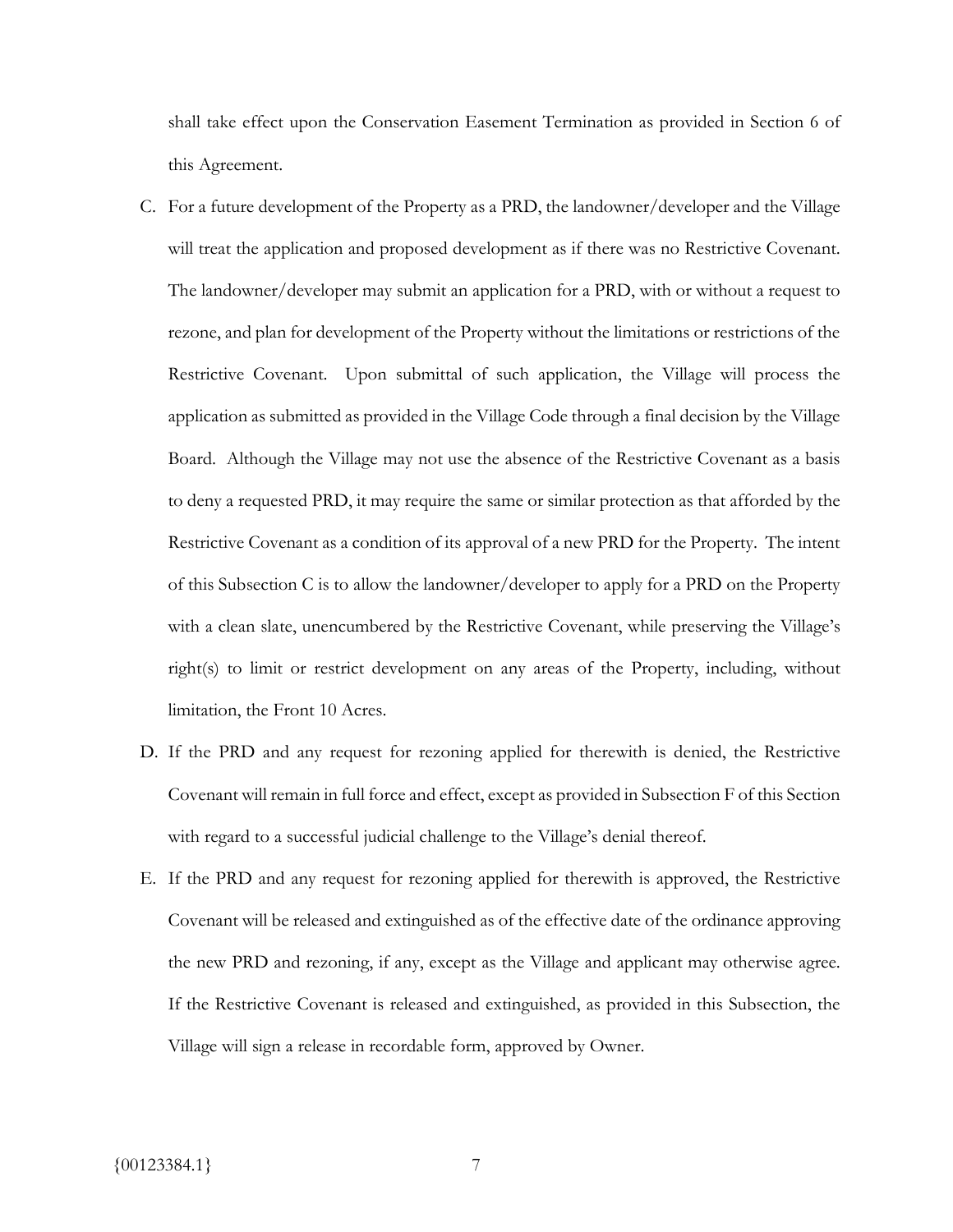- F. In the event the Village denies approval of a PRD and the denial is successfully challenged before a court of competent jurisdiction, including all appeals, the Restrictive Covenant will be released and extinguished pursuant to the order of the court overturning the Village denial and ordering that the proposed PRD plan be allowed for the Property. If the Restrictive Covenant is released and extinguished, as provided in this Subsection, the Village will sign a release in recordable form, approved by Owner.
- G. For a future development of the Property as a PRD, for preliminary plan review, a landowner shall submit a written application on forms supplied by the Village, the application fee and required escrow, and materials with the following information:
	- a. a survey, including a legal description of the site showing floodplain, floodway, and flood fringe boundaries, if any;
	- b. a scale site plan showing the layout of the subdivision, location of buildings, rights-ofway, streets, sidewalks, lots, setbacks, building envelope, parks and/or open space, pedestrian walks, trails, bike paths, permanent open spaces and recreation facilities, preserved historic structures and landscapes, if any, topography, points of ingress and egress to the property as well as utility connection points (new and existing), and proposed easements;
	- c. concept landscape plan and existing trees to be preserved;
	- d. renderings of the proposed building types, with concept floor plans and vision images;
	- e. data regarding site conditions, land characteristics, community facilities and utilities, existing covenants and easements, and general information about land uses within onehalf  $(1/2)$  mile of the site;
	- f. proposed construction sequence for buildings, parking spaces and landscaped areas, and the number of each type of building and bedroom mix in each phase;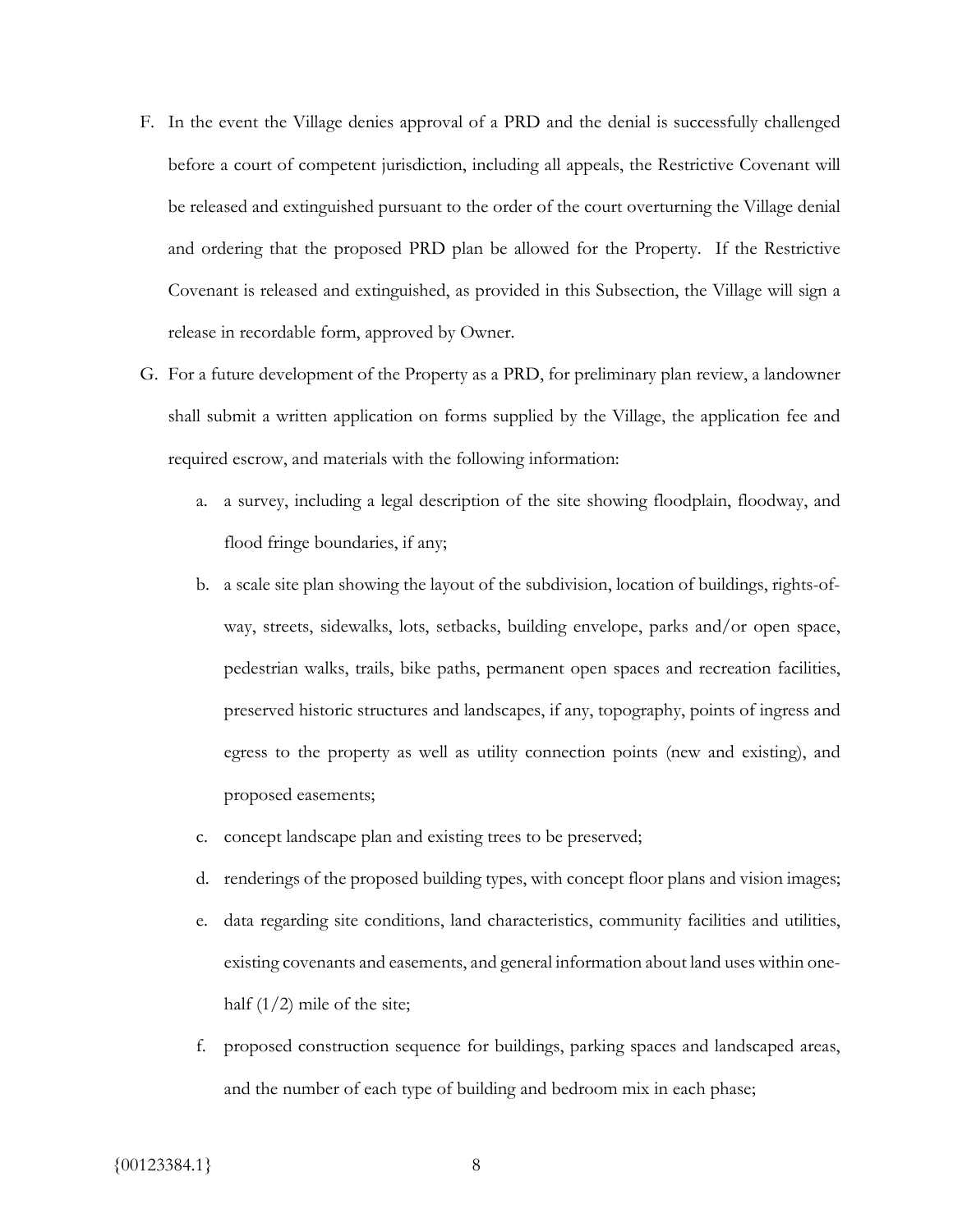- g. the names and addresses of all present and proposed owners of all land within the project;
- h. an outline of proposed articles of incorporation and bylaws for a property owners' and renters' association and of a proposed declaration of covenants and restrictions which may be a part of the plan;
- i. preliminary stormwater design, inclusive of pond sizing and locations based on impervious coverage calculations in the scale site plan;
- j. a traffic study;
- k. a general statement regarding the character and intent of the proposed development and how it relates to the Comprehensive Plan and development goals;
- l. a description of all zoning relief requested;
- m. a written statement on how the proposed development meets the standards of the PRD and Special Use regulations of the Village Zoning Regulations;
- n. data regarding total acreage of the proposed PRD development site, number of acres and number of dwellings anticipated for residential land uses (by use type), anticipated bedroom mix of dwellings, number of parking spaces, location and size of any commonly owned structures for the development, historic structures or landscape areas, density of proposed development, anticipated development phasing, and other related information; and
- o. the names and contact information of professional consultants working with the applicant.
- H. For a future development of the Property as a PRD, the Village, upon request of the applicant, will require the applicable Board or Commission that is considering the proposed development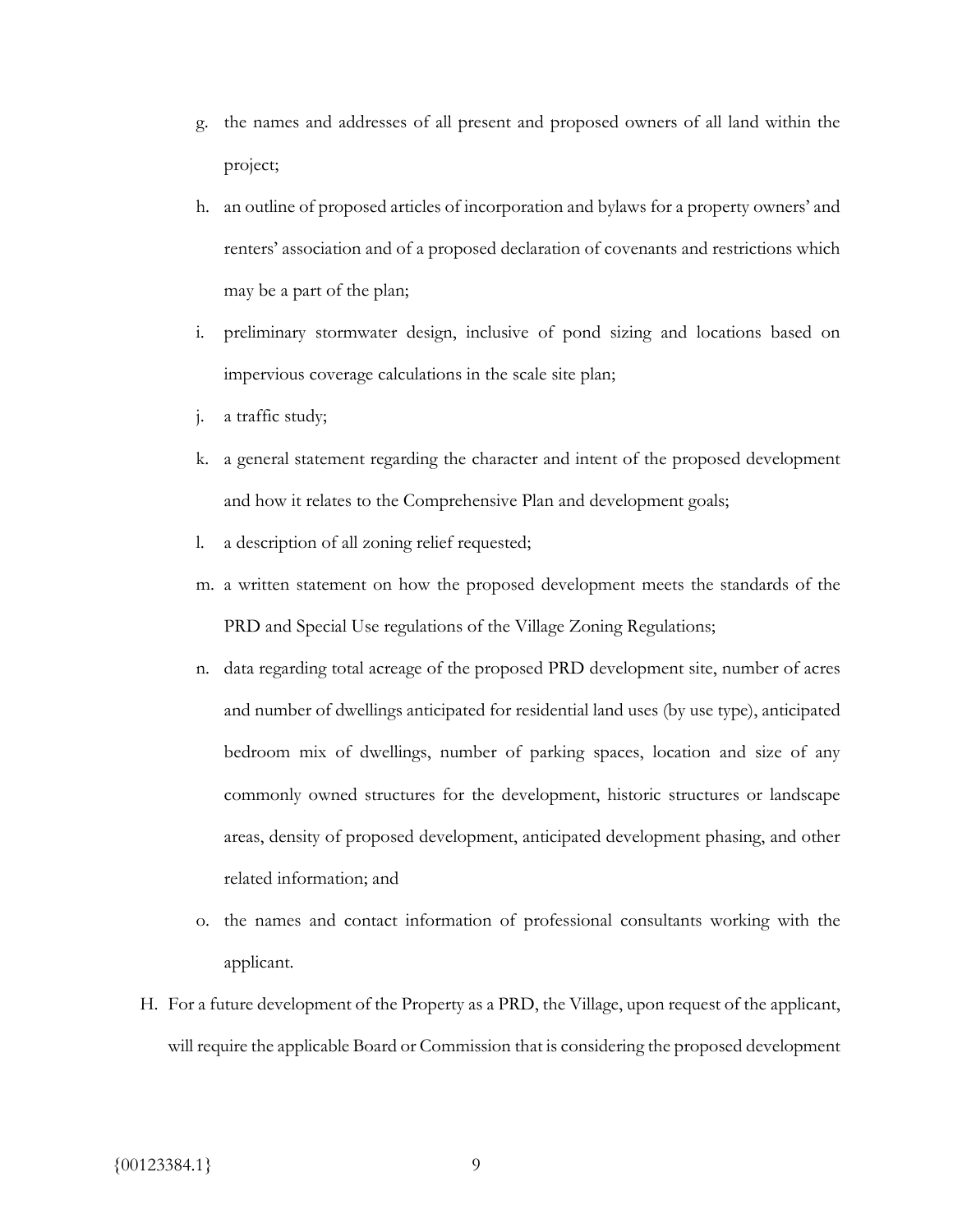to vote on the matter within 30 days after the second meeting at which the matter was considered by that Board or Commission.

- I. Chapter 4 of Title 11 of the Lake Bluff Municipal Code will apply to any subdivision, resubdivision, or PRD for the Property that results in a net increase of undeveloped singlefamily lots or a net increase in total dwelling units with regard to multi-family structures in any new development on the Property. As set forth in Section 11-4-4 of the Village Subdivision Regulations, the Village park dedication requirement (7.3 acres/1,000 residents) and the municipal land dedication requirement (9.7 acres/1,000 residents) together may require a dedication of 17 acres/1,000 residents ("Land Dedication Requirement"). In the context of a specific development proposal, the Village will consider in good faith whether every acre of land set aside for public use in an approved development plan for the Property will satisfy the dedication requirement for the estimated population of the approved development based on Table 11-4-5 of the Village Subdivision Regulations. The Village will also consider in good faith for any specific development proposal on the Property the extent to which each acre of land dedicated by a developer will receive a credit against the Land Dedication Requirement. If the population of a proposed development for the Property exceeds the amount of population for which a land dedication credit is given based on the Table 11-4-5 formula, the developer may be required to pay a fee in lieu of dedication for the acreage deficiency.
- J. The provisions of this Section 7 shall terminate (i) upon the issuance of a building permit for development on the Property by right under the E-1 Zoning District without variations or other specific zoning relief, (ii) upon the effective date of the ordinance approving a PRD for the Property, or (iii) the effective date of approval pursuant to an order of the court overturning the Village denial and ordering that a proposed PRD plan be allowed for the Property.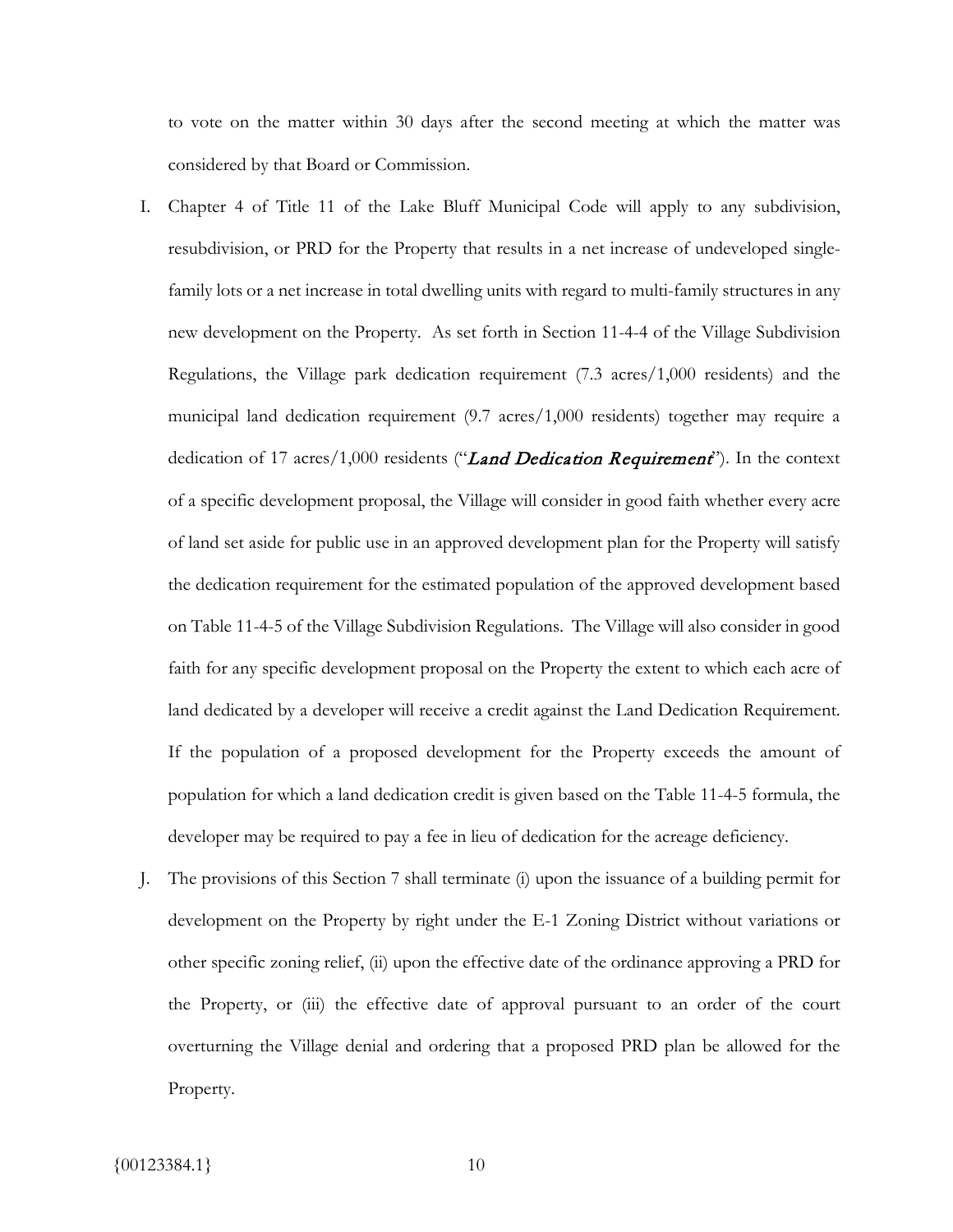#### **Section 8. Historic Structures**.

- A. **Manor House**. The Manor House (as defined in the Development Agreement) may be demolished after conclusion of the period for removal of architectural artifacts as set forth in Section 8.B of this Agreement. Prior to demolition, SB 2011 must notify the Village within five business days if it receives any offers to sell the Property that contemplate preservation of the Manor House. However, SB 2011 is not obligated to market the Property for preservation of the Manor House, or to accept such an offer.
- B. **Removal of Architectural Artifacts**. For a 90-day period after the Effective Date of this Agreement, the Village will be permitted to remove specified types of architectural artifacts from the Manor House. Unless the Parties mutually agree to the removal of additional types of artifacts, the artifacts that may be removed will be limited to (i) exterior ornaments and elements, (ii) front and interior doors, (iii) light fixtures, (iv) stain glass windows, and (v) the fireplace in the main room and the fireplace in the library. Within the first 30 days of the 90 day period, the Village shall notify SB 2011 of artifacts to be removed, and the Village will then have the remainder of the 90-day period to do so. SB 2011 will grant the Village and its agents access to the Manor House for the purpose of undertaking the activities authorized in this Subsection. The Village will be responsible for the cost of removal but will not be required to pay SB 2011 for the value of any removed artifacts. By mutual agreement of the parties, SB 2011 will have the right to remove the artifacts at its expense if it is able to do so more efficiently and/or economically than the Village. In that event, the Parties will consult prior to any such removal and agree upon when, where, and how SB 2011 will deliver to the Village the artifacts that it removes. SB 2011 will reasonably extend the 30-day artifact identification period and/or the 90-day period to the extent necessary, including for removal (for example, if removal requires special equipment not immediately available during the 90-day period). For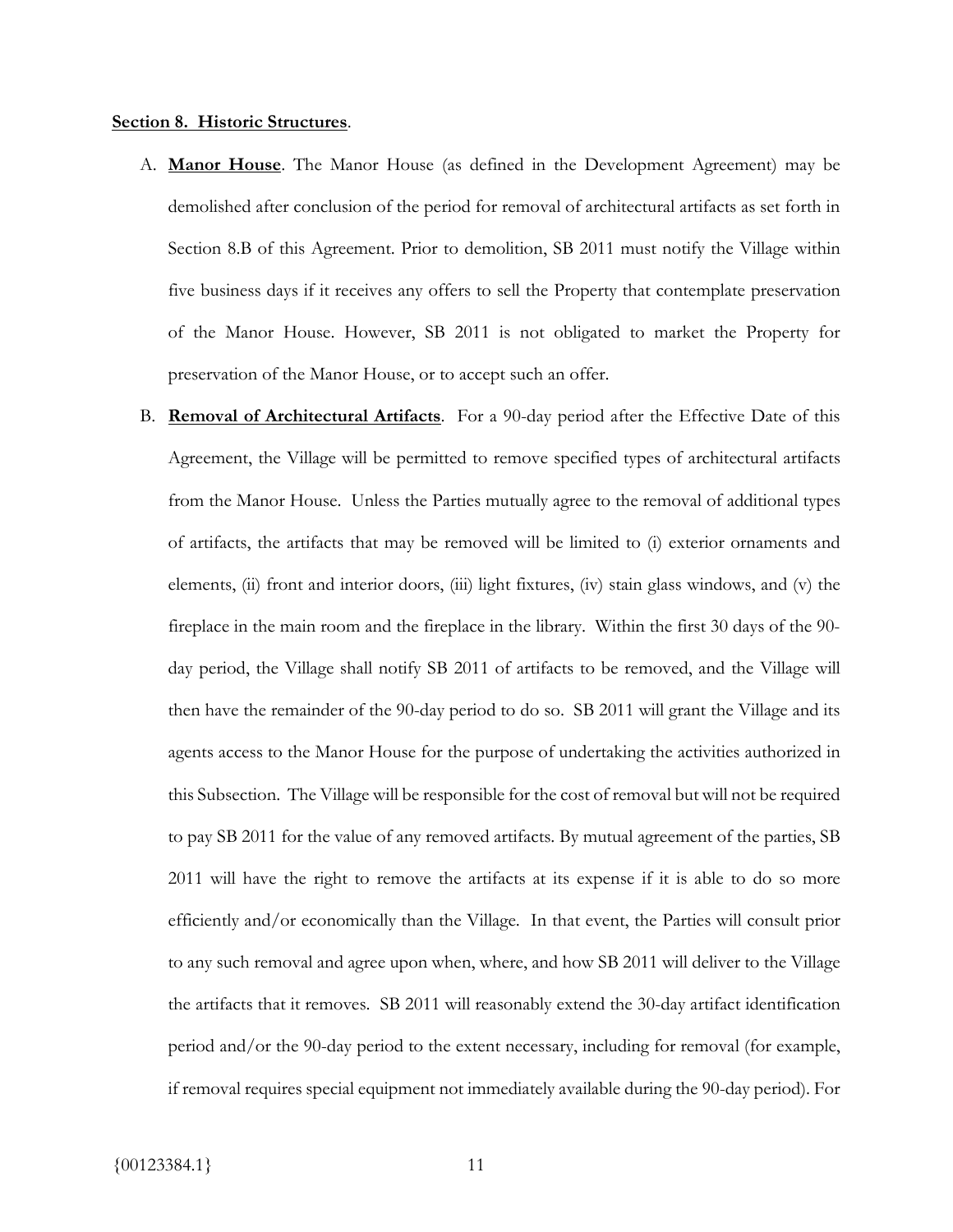any artifact removal undertaken by the Village, the Village will provide SB 2011 with a standard indemnification/hold harmless agreement as well as the provision of commercially reasonable insurance policies that name SB 2011 as an additional insured.

- C. **Gatehouse**. The Gatehouse (as defined in the Development Agreement) may be demolished only after a five-month period commencing on the Effective Date, during which SB 2011 shall market the Property and the Gatehouse for redevelopment or reuse. The marketing effort shall be managed by a third-party national real estate brokerage firm, to be agreed upon between the Parties. If the Parties are unable to agree on the brokerage firm, then SB 2011 shall submit a list of three brokerage firms to the Village and the Village may eliminate one, upon which SB 2011 shall make its selection of the two remaining. The marketing effort shall identify that: the Front 10 Acres are currently restricted from development pursuant to the Conservation Easement or Restrictive Covenant that will remain in place; the Gatehouse will be considered legal non-conforming in the E-1 Zoning District; and the remainder of the Property is in the E-1 Zoning District. The selected brokerage firm must provide to the Village copies of the marketing materials used in the marketing effort and, upon request of the Village Administrator, provide periodic updates about sales efforts, purchase offers, and similar information, subject to reasonable confidentiality requirements. SB 2011 is not obligated to accept any offers it receives during the five-month marketing period.
- D. **Demolition Permit Fees**. SB 2011 shall be required to pay the Village's demolition permit fee for the demolition of the Manor House. The Village will not require any demolition permit fees for the demolition of any other structure(s) on the Property. All demolitions on the Property must comply with the other applicable provisions of the Village Code.
- E. **Redevelopment Application**. The Village will accept and process a proper application for development of the Property received during the period in which the Gatehouse development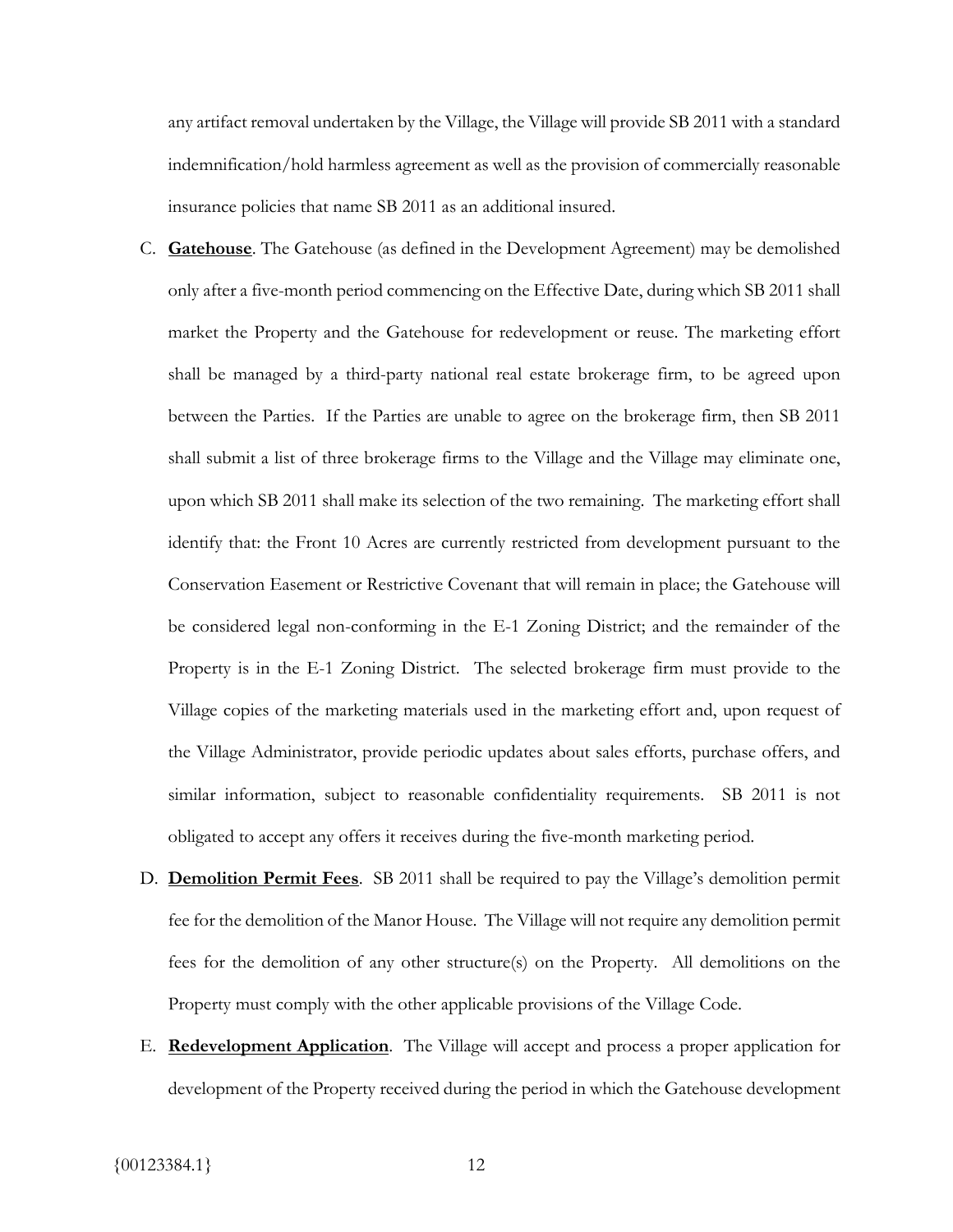is being marketed as required above. The Village shall have no obligation to conduct any required public hearing(s) related to any such development application until expiration of the marketing period for the Gatehouse development, unless the PRD applied for includes preservation of the Gatehouse.

#### **Section 9. Maintenance**.

- A. **Replacement Fence**. Within 30 days after the Effective Date of this Agreement, SB 2011 will submit for permit approval a proposed design, specifications and location of a new sixfoot-tall wooden fence, which shall be located and be substantially similar to the previously existing fence along Witchwood Lane. Within 60 days after Village approval, SB 2011 shall install the fence. The installation deadline will be extended to the extent of material or contractor delays beyond SB 2011's control.
- B. **Temporary Construction/Security Fence**. SB 2011 may install a temporary fence generally along the immediate perimeter of its construction / demolition site(s). Subject to compliance with the applicable provisions of the Village Code, this fence may be a green covered chain link fence and may remain in place until a new plan for development is approved.
- C. **Entry Bridge**. Subject to review and approval by the Village Building Commissioner, which review and approval will be undertaken expeditiously, SB 2011 may complete the entry bridge in order to better market the Property for redevelopment.
- D. **Water System**. SB 2011 or its successor will maintain and annually flush the water system serving the property, until such time as the system is dedicated to and accepted by the Village.
- E. **Letter of Credit**. The terms, conditions and amount of the existing letter of credit shall be revised, or replaced with a new letter of credit, which in either case shall be in the amount of \$135,000.00, to ensure maintenance of the Front 10 Acres, the stormwater infrastructure, and any roadways or utilities preserved for possible future dedication to and acceptance by the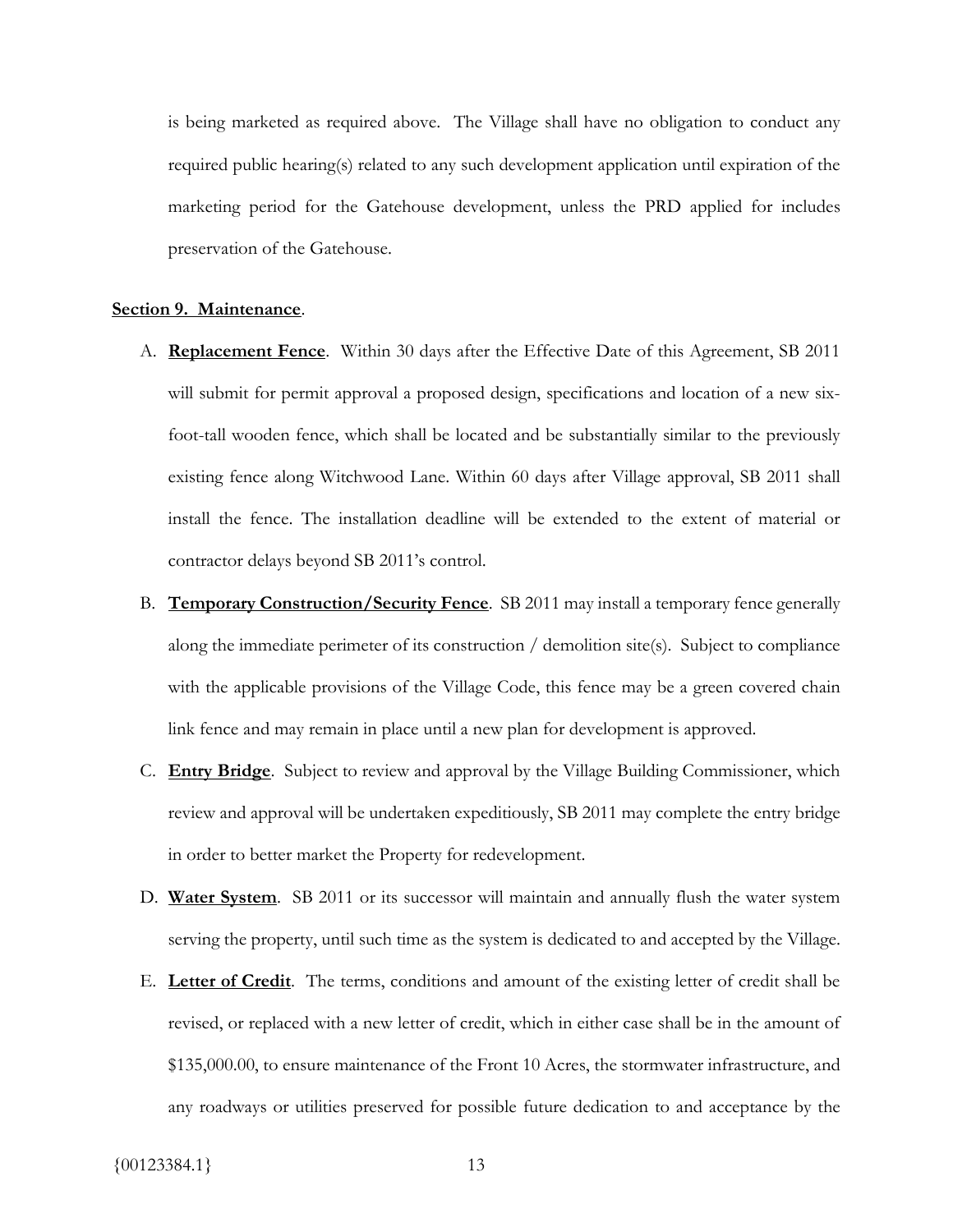Village by SB 2011 or its successor. The letter of credit required by this Subsection is attached to this Agreement as **Exhibit D**.

F. **Front 10 Acres**. From the Effective Date of this Agreement until the Restrictive Covenant Effective Date, the Front 10 Acres will be maintained in accordance with the maintenance plan that is attached to this Agreement as **Exhibit E**, in addition to other applicable requirements set forth in the Conservation Easement.

**Section 10. Conservation Easement**. The Village will not object to the termination of the existing Conservation Easement.

**Section 11. Dismissal of Lawsuit**. As soon as reasonably practical, but in any event no later than 30 days after the Effective Date, SB 2011 shall cause an agreed order providing for the voluntary dismissal with prejudice of each of the two separate cases in the Lawsuit, in substantially the form of the order attached hereto as **Exhibit F** ("**Dismissal Order**"), to be entered by the Circuit Court of Lake County. The Dismissal Order shall provide that the Circuit Court of Lake County will retain jurisdiction for purposes of enforcing the settlement terms as set forth in this Agreement. In addition, the Parties hereby waive all of their rights of appeal in connection with the Lawsuit.

#### **Section 12. Mutual Release; Covenant Not to Sue**.

A. To the greatest extent permitted by law, SB 2011, for itself and its respective owners, managers, members, officers, directors, beneficiaries, shareholders, employees, agents, attorneys, representatives, insurers, successors, predecessors, heirs, beneficiaries, and assigns (the " $SB$ 2011 Included Persons") hereby agrees to release and forever discharge the Village, including without limitation the Village's current and former officers, officials, employees, agents, attorneys, representatives, insurers, successors, predecessors, heirs, beneficiaries, and assigns (the "Village's Included Persons") from and regarding all claims SB 2011 has or might have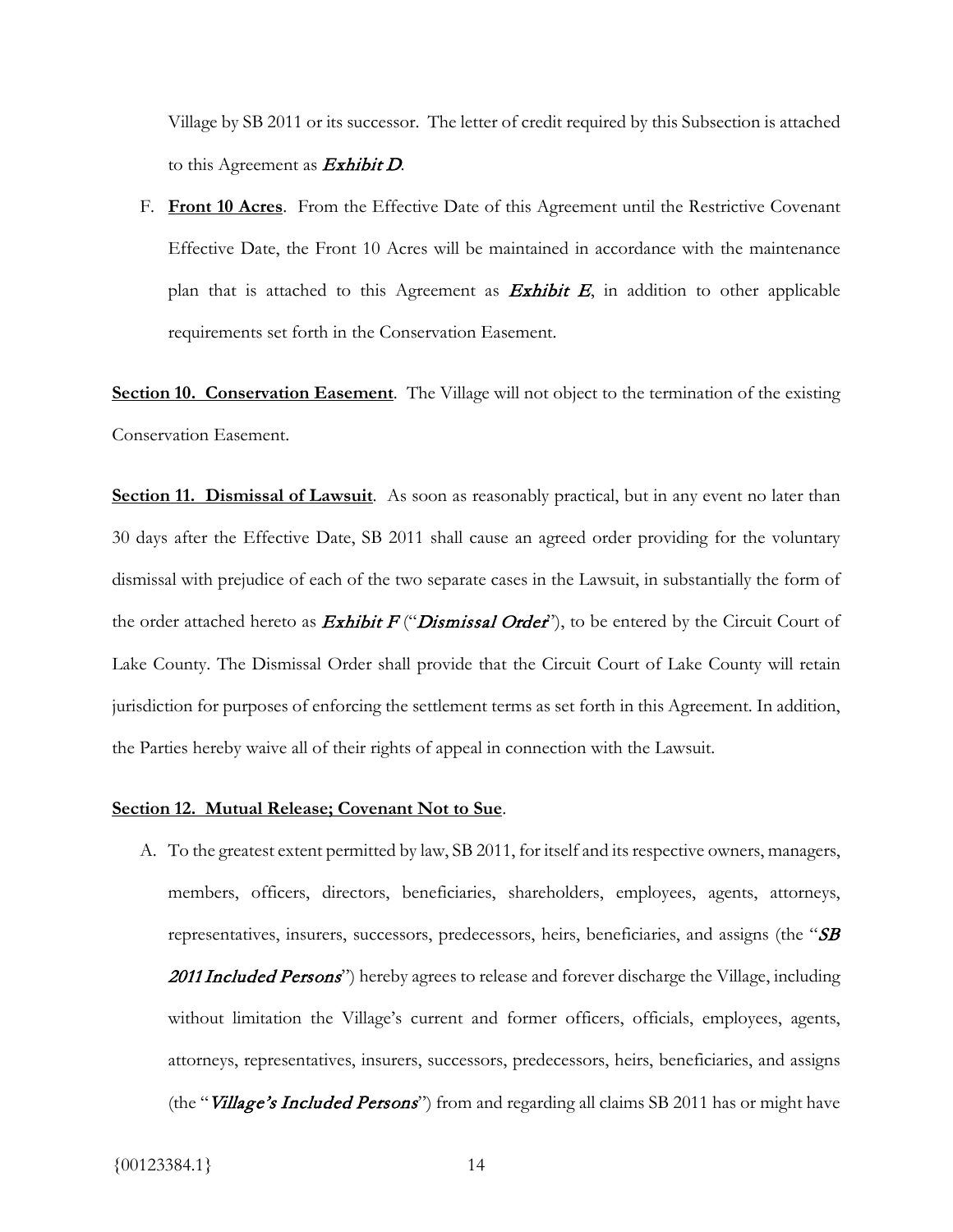as of the Effective Date, whether known or unknown, that are or may be based directly or indirectly upon SB 2011's claims and allegations contained in (or that could have been contained in) the Lawsuit, or any alleged act or omission by the Village or the Village's Included Persons relating directly or indirectly to the Lawsuit or matters alleged (or that could have been alleged) therein, accruing prior to the Effective Date. SB 2011, for itself and the SB 2011 Included Persons, hereby fully, finally, and unconditionally releases, compromises, waives, and forever discharges the Village and the Village's Included Persons from and for any and all such claims, liabilities, suits, discrimination, or other charges, personal injuries, demands, debts, liens, damages, costs, grievances, injuries, actions, or rights of action of any nature whatsoever, known or unknown, liquidated or unliquidated, absolute or contingent, in law or in equity, which were or was or could have been filed with any federal, state, local, or private court, agency, arbitrator, or any other entity prior to the Effective Date. Other than as provided herein, SB 2011, for itself and the SB 2011 Included Persons, further waives any right to any form of recovery, compensation, or other remedy or relief in law or equity in any action brought by them or on their behalf against the Village or the Village's Included Persons relating directly or indirectly to, or arising or alleged to have arisen out of, claims and allegations contained in (or that could have been contained in) the Lawsuit.

B. To the greatest extent permitted by law, the Village, on behalf of itself and the Village's Included Persons, hereby agrees to release and forever discharge SB 2011 and the SB 2011 Included Persons from and regarding all claims the Village has or might have as of the Effective Date, whether known or unknown, that are or may be based directly or indirectly upon the claims and allegations contained in (or that could have been contained in) the Lawsuit, or any alleged act or omission by SB 2011 or SB 2011's Included Persons relating directly or indirectly to the Lawsuit or matters alleged (or that could have been alleged) therein,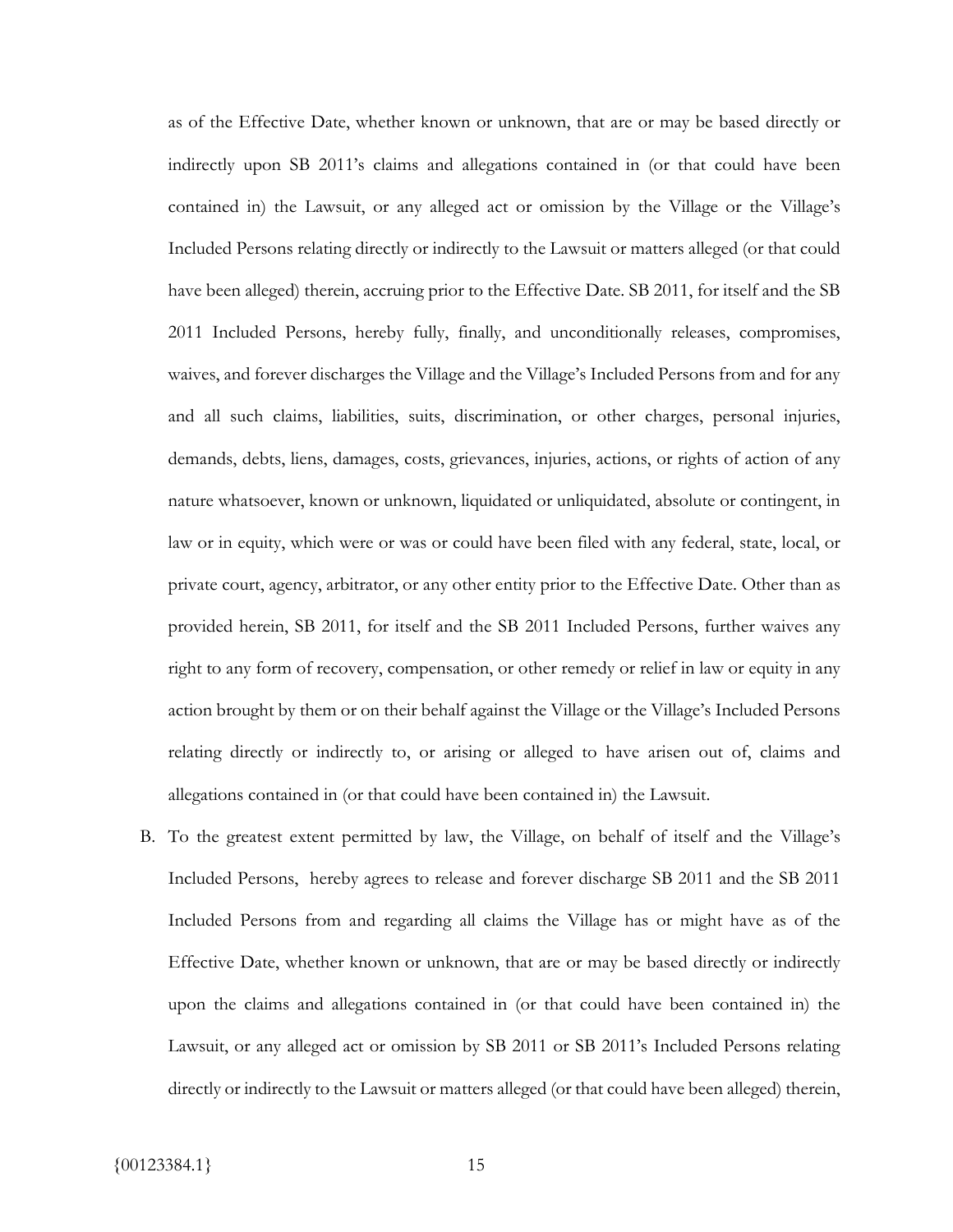accruing prior to the Effective Date. The Village, for itself and the Village's Included Persons, hereby fully, finally, and unconditionally releases, compromises, waives, and forever discharges SB 2011 and SB 2011's Included Persons from and for any and all such claims, liabilities, suits, discrimination, or other charges, personal injuries, demands, debts, liens, damages, costs, grievances, injuries, actions, or rights of action of any nature whatsoever, known or unknown, liquidated or unliquidated, absolute or contingent, in law or in equity, which were or was or could have been filed with any federal, state, local, or private court, agency, arbitrator, or any other entity prior to the Effective Date. Other than as provided herein, the Village, for itself and the Village's Included Persons, further waives any right to any form of recovery, compensation, or other remedy or relief in law or equity in any action brought by them or on their behalf against SB 2011 or the SB 2011 Included Persons relating directly or indirectly to, or arising or alleged to have arisen out of, claims and allegations contained in (or that could have been contained in) the Lawsuit.

- C. SB 2011 expressly represents and promises that it has not assigned or transferred, nor purported to assign or transfer, and will not assign or otherwise transfer any claims, portions of claims, defenses, or rights that it may have or had to assert claims against the Village or any of the Village's Included Persons relating to or arising out of the Lawsuit or any allegations set forth (or that could have been set forth) therein.
- D. The Village expressly represents and promises that it has not assigned or transferred, nor purported to assign or transfer, and will not assign or otherwise transfer any claims, portions of claims, defenses, or rights that it may have or had to assert claims against SB 2011 or any of SB 2011's Included Persons relating to or arising out of the Lawsuit or any allegations set forth (or that could have been set forth) therein.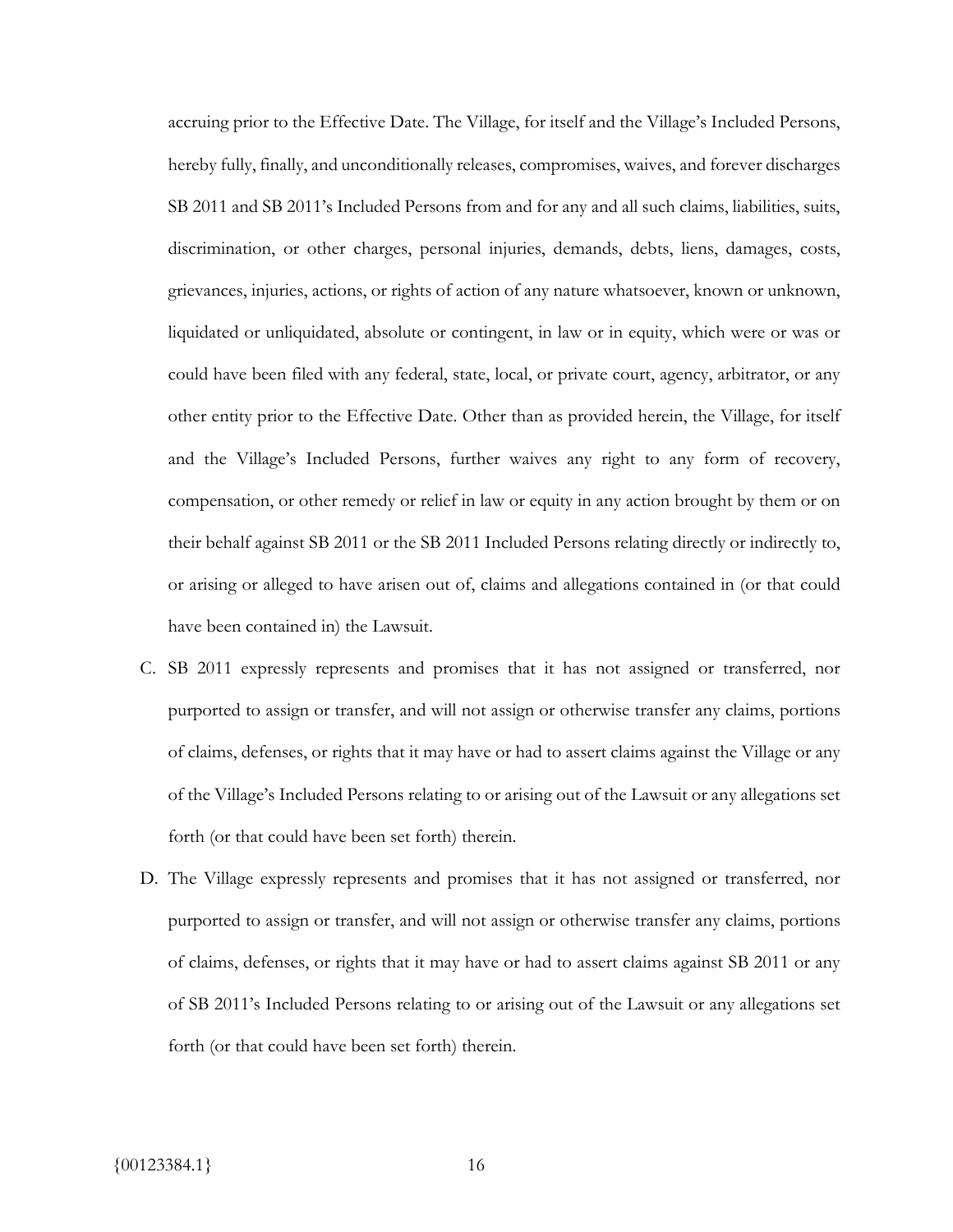- E. SB 2011 represents that no lawsuit, charge, claim, or other complaint filed by SB 2011 or the SB 2011 Included Persons remains pending against the Village with any local, state, or federal court and/or administrative agency other than the Lawsuit. In the event the Village receives notice that any local, state, or federal court and/or administrative agency has a lawsuit, claim, charge, or other complaint pending against the Village by SB 2011 or any of the SB 2011 Included Persons, then SB 2011 agrees to execute and submit such documentation as may be necessary to have such lawsuit, charge, claim, or other complaint dismissed with prejudice at no cost to the Village.
- F. Nothing in this Section restricts the rights of SB 2011 or the Village to enforce this Agreement and the promises set forth herein.

#### **Section 13. Enforcement and Binding Effect**.

A. **Enforcement**. At any time following the Effective Date, the Parties (or any of them) may, in law or in equity, by suit, action, mandamus or any other proceeding, including, without limitation, specific performance, enforce or compel the performance of this Agreement. The Dismissal Order to be entered pursuant to this Agreement provides, among other things, that the court retains jurisdiction for purposes of enforcing this Agreement.

B. **Conflict**. Should there be any conflict or inconsistency between the terms and conditions of this agreement and any term, requirement or condition of the Village's Municipal Code, ordinances or other regulations, the terms and conditions of this Agreement shall control to the extent permitted by law.

C. **Prevailing Party**. In the event of a judicial proceeding brought by one Party against another Party to enforce this Agreement, the prevailing Party in the judicial proceeding will be entitled to reimbursement from the unsuccessful Party of all costs and expenses, including reasonable attorneys' fees, incurred by the prevailing Party in connection with the judicial proceeding.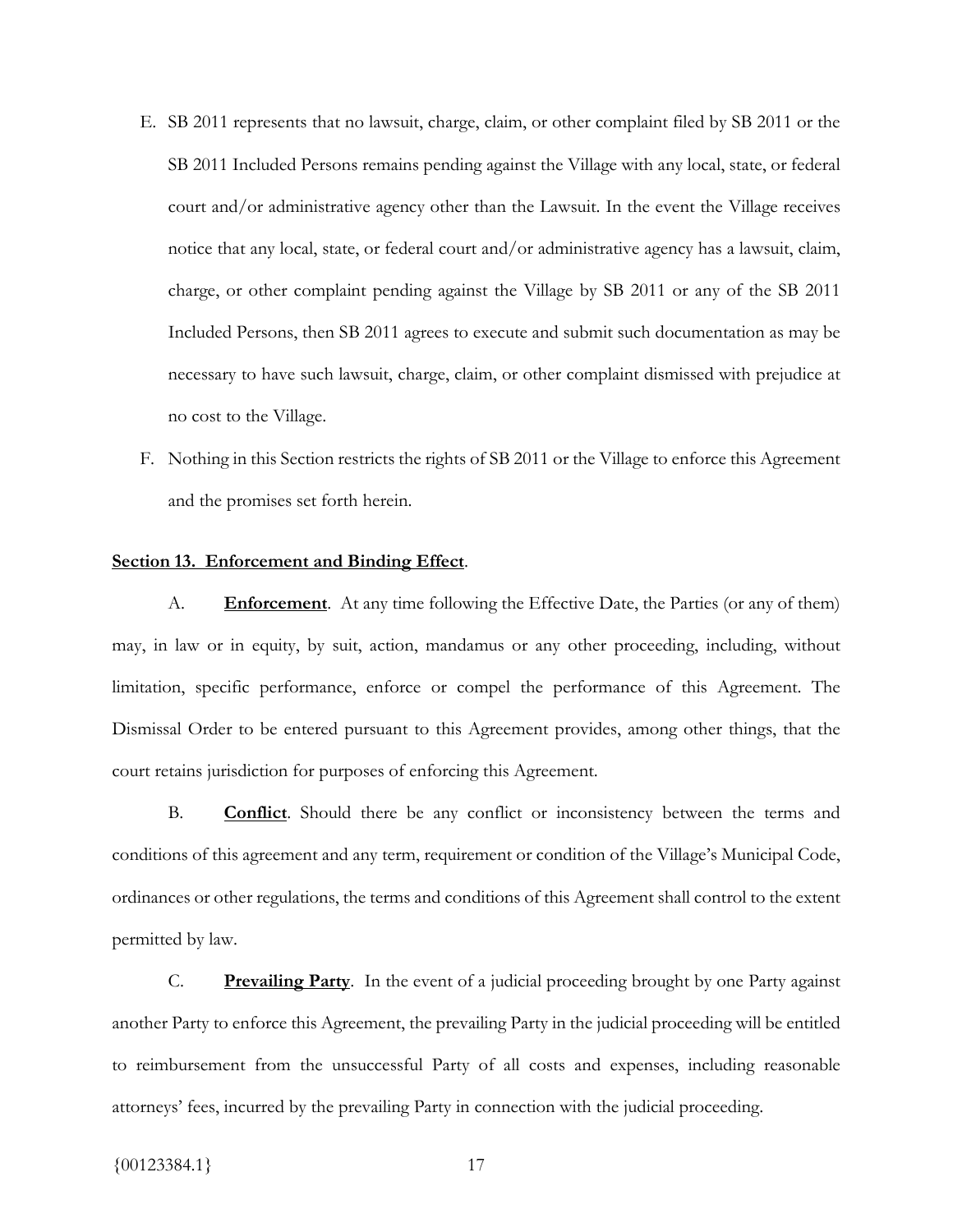D. **Recordation**. The Parties shall cause this Agreement to be recorded against the Property on or before the Dismissal Date.

#### **Section 14. General Provisions**.

A. **Notices**. All notices required or permitted to be given under this Agreement shall be given by the Parties by: (i) personal delivery; (ii) delivery by certified mail, with a return receipt requested, through the United States mail, (iii) deposit with a nationally recognized overnight delivery service, or (iv) delivered by electronic mail, addressed as stated in this Section. Notice by hand delivery or overnight courier service shall be deemed received when delivered; notice by electronic mail shall be deemed received when delivered, provided that a copy of such notice is also sent by (a) certified mail (as provided above), (b) personal delivery, or (iii) a nationally recognized overnight delivery service; and notice by mail shall be deemed received three days after it is placed in the U.S. mail. The address of any Party may be changed by written notice to the other Parties. Notice that is actually received will be deemed valid, even if received by a method or in a manner that conflicts with this Section. Notices and communications to the Parties will be addressed to, and delivered at, the following addresses:

If to SB 2011:

The Roanoke Group c/o Peter Kyte 675 Lakeview Parkway, Suite 5100 Vernon Hills, IL 60061 Email: [pkyte@theroanokegroup.com](mailto:pkyte@theroanokegroup.com)

with copies to:

Robert T. O'Donnell O'Donnell Callaghan LLC 28045 N. Ashley Circle, Suite 101 Libertyville, IL 60048 Email: [rodonnell@och-law.com](mailto:rodonnell@och-law.com)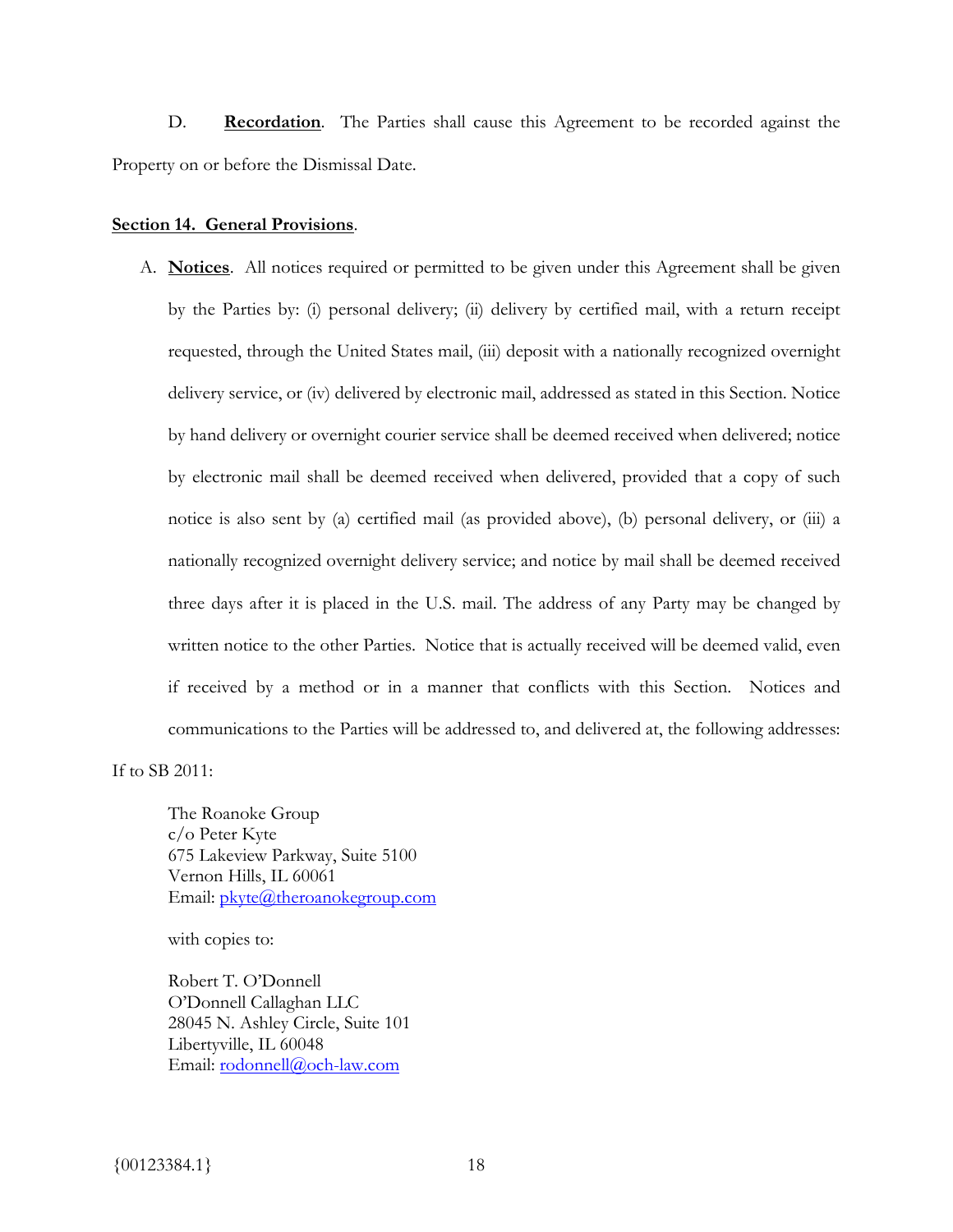If to the Village and Irvin:

Village of Lake Bluff c/o Village Administrator 40 E. Center Avenue Lake Bluff, IL 60044 Email: [dirvin@lakebluff.org](mailto:dirvin@lakebluff.org)

with copies to:

Peter Friedman Hart M. Passman Elrod Friedman LLP 325 N. LaSalle Street, Suite 450 Chicago, IL 60654 Email: [peter.friedman@elrodfriedman.com](mailto:peter.friedman@elrodfriedman.com) Email: [hart.passman@elrodfriedman.com](mailto:hart.passman@elrodfriedman.com)

- B. **Entire Agreement; Interpretation**. This Agreement constitutes the entire agreement between the Parties, superseding any and all prior agreements and negotiations between the Parties, whether written or oral, relating to the subject matter of this Agreement. Any rule or construction that a document is to be construed against the drafting party is not applicable to this Agreement.
- C. **Amendments and Modifications**. No amendment or modification to this Agreement will be effective unless and until it is reduced to writing and approved and executed by all Parties to this Agreement.
- D. **Binding Effect; No Third-Party Beneficiaries**. This Agreement shall be binding upon each of the Parties and their respective successors and assigns, or future owners, lessees, or occupants of the Property, and all of their officers, officials, members, shareholders, employees, contractors, and agents (collectively, "Related Parties"). In addition, the provisions of this Agreement shall be binding covenants on the Property. The Parties do not intend to benefit or obligate any person or entity that is not a party to this Agreement, except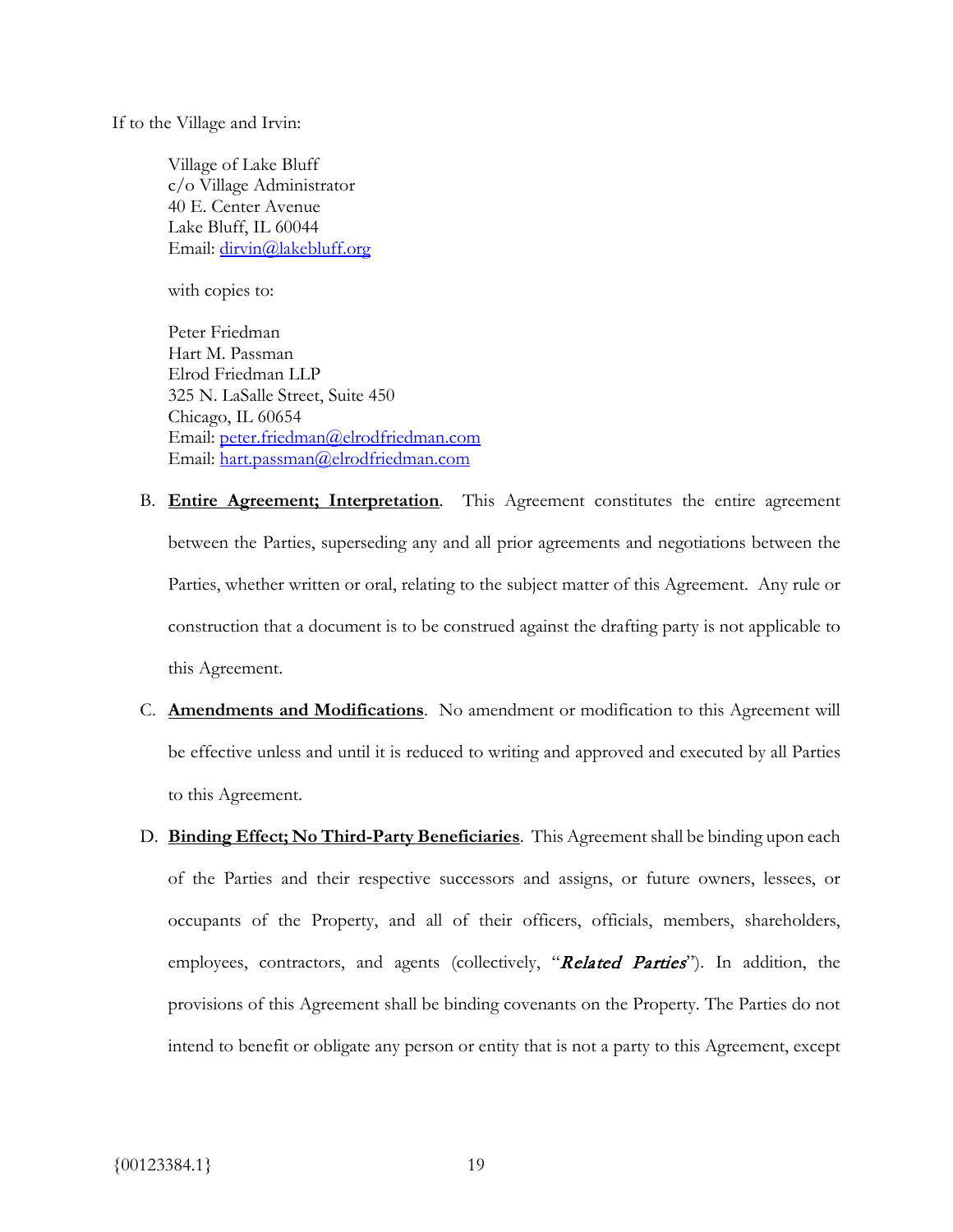for the Related Parties. No claim as a third-party beneficiary under this Agreement by any person or entity will be made, or be valid, against the Parties.

- E. **Severability**. In the event that any of the provisions of this Agreement are found by a judicial or other tribunal to be unenforceable, the remaining provisions of this Agreement will remain enforceable.
- F. **Counterparts/Authority**. This Agreement may be executed in Counterparts, each of which shall be an original and all of which together shall constitute one and the same document. The signatories below to the Agreement expressly state and affirm that they have the actual authority to execute this Agreement on behalf of their respective Party.
- G. **Choice of Law**. The Parties agree that this Agreement shall be deemed to have been executed and delivered within the State of Illinois and shall in all respects be governed, interpreted, and enforced in accordance with the internal laws, but not the conflicts of law rules, of the State of Illinois.

# [Signature Page Follows]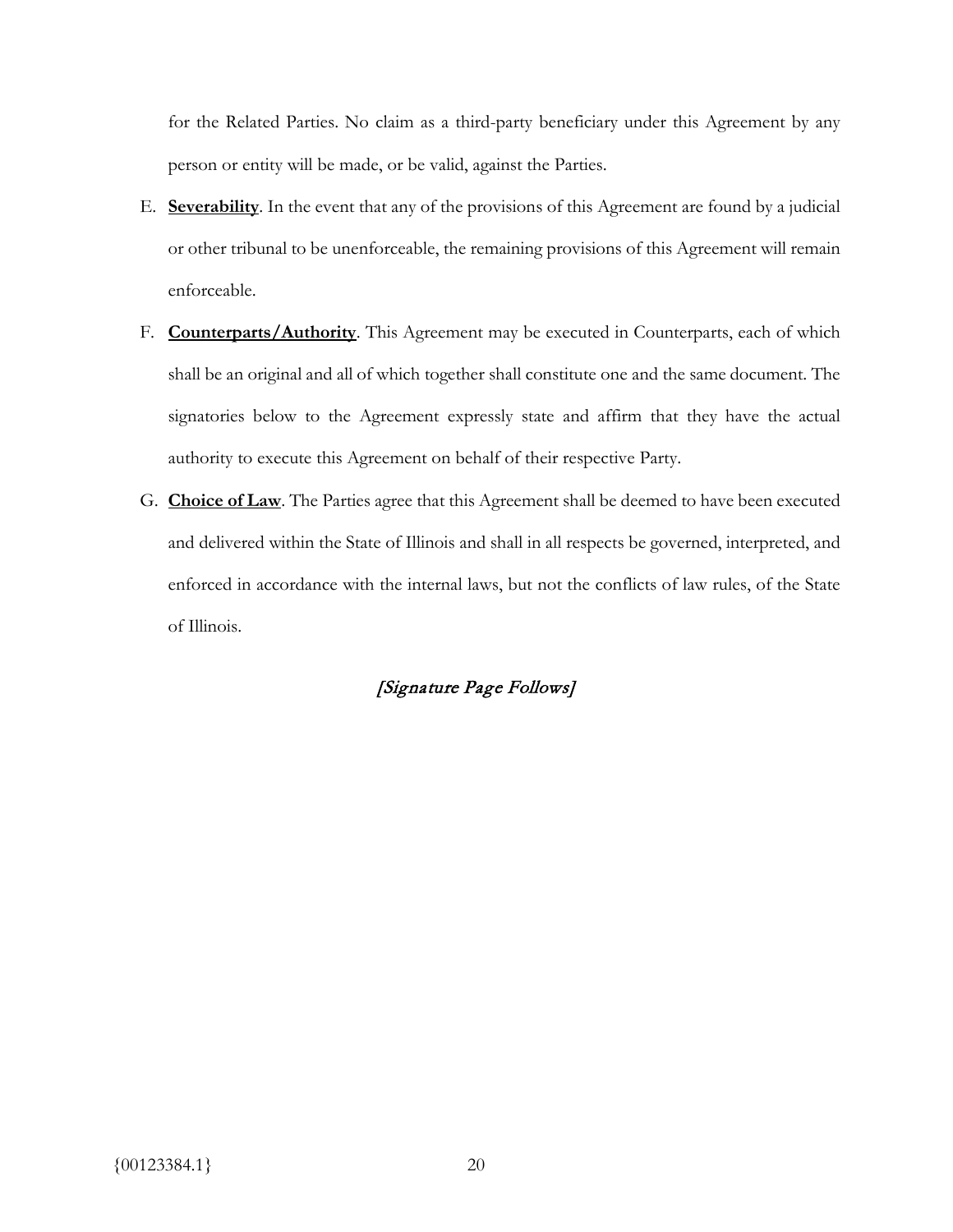IN WITNESS WHEREOF, the parties hereto, through their duly authorized representatives, have fully executed this Agreement on the date set forth below. Dated: \_\_\_\_\_\_\_\_\_\_\_\_\_\_\_\_, 2021

#### **VILLAGE OF LAKE BLUFF**

 $\mathrm{By:}\qquad \qquad$ 

 $Its:\_\_\_\_\_\_\_\_\_\_\_\_\_$ 

# **R. DREW IRVIN, AS BUILDING COMMISSIONER**

R. Drew Irvin

# **SB 2011, LLC**

 $\mathrm{By:}$ 

\_\_\_\_\_\_\_\_\_\_\_\_\_\_\_\_\_\_\_\_\_\_\_\_\_\_\_\_\_\_\_\_\_\_\_\_

 $Its:$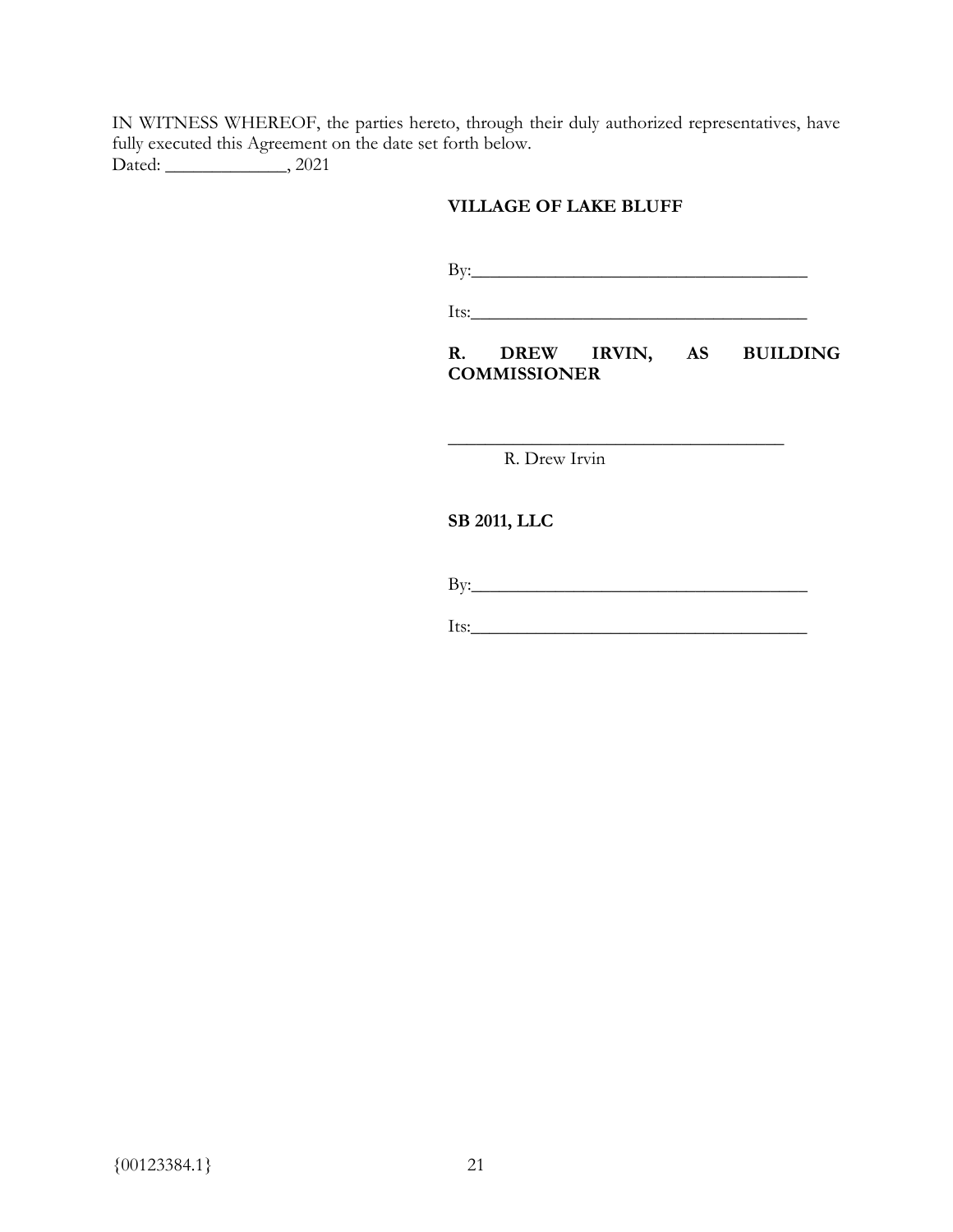#### **EXHIBIT A LEGAL DESCRIPTION OF PROPERTY**

THAT PART OF SECTIONS 20 AND 29, IN TOWNSHIP 44 NORTH, RANGE 12, EAST OF THE THIRD PRINCIPAL MERIDIAN, DESCRIBED AS FOLLOWS: BEGINNING AT A POINT ON THE NORTH LINE OF THE SOUTH 1478.4 FEET (22.40 CHAINS) OF THE SOUTHWEST QUARTER OF SAID SECTION SECTION 20, WHICH POINT IS 459.63 FEET EAST OF THE NORTHWEST CORNER OF THE SOUTH 1478.4 FEET THE SOUTHWEST QUARTER OF SAID SECTION 20, SAID POINT ALSO BEING ON THE EASTERLY LINE OF THE COMMONWEALTH EDISON COMPANY RIGHT OF WAY AND ALSO BEING THE SOUTHWEST CORNER OF "THE TERRACE", BEING H.O. STONE AND COMPANY'S SUBDIVISION RECORDED SEPTEMBER 28, 1925, AS DOCUMENT 265877; THENCE SOUTHEASTERLY ALONG THE EASTERLY LINE OF SAID COMMONWEALTH EDISON COMPANY RIGHT OF WAY, 3754.84 FEET, MORE OR LESS, TO THE NORTHWESTERLY RIGHT OF WAY LINE OF THE CHICAGO AND NORTH WESTERN RAILWAY (MAYFAIR BRANCH); THENCE NORTHEASTERLY ALONG THE NORTHWESTERLY LINE OF SAID NORTH WESTERN RAILWAY {MAYFAIR BRANCH) TO THE WESTERLY RIGHT OF WAY LINE OF GREENBAY ROAD; THENCE NORTHWESTERLY ALONG THE WESTERLY LINE OF SAID GREENBAY ROAD TO THE SOUTHERLY LINE OF "THE TERRACE" AFORESAID, SAID SOUTHERLY LINE ALSO BEING THE SOUTHERLY LINE OF WITCHWOOD LANE AS SHOWN ON THE PLAT OF "THE TERRACE" AFORESAID; THENCE SOUTHWESTERLY ALONG THE SOUTHERLY LINE OF SAID WITCHWOOD LANE, ALSO BEING THE SOUTHERLY LINE OF "THE TERRACE" AFORESAID, 1060.69 FEET TO THE WEST LINE OF THE SOUTHEAST QUARTER OF SAID SECTION 20; THENCE SOUTH ALONG SAID WEST LINE 2.90 FEET TO THE NORTH LINE OF THE SOUTH 1478.4 FEET (22.40 CHAINS) OF THE SOUTHWEST QUARTER OF SECTION 20 AFORESAID, SAID LINE ALSO BEING THE SOUTH LINE OF SAID WITCHWOOD LANE, AND ALSO THE SOUTH LINE OF "THE TERRACE" AFORESAID; THENCE WEST ALONG THE LAST DESCRIBED LINE 2175.75 FEET, MORE OR LESS, TO THE PLACE OF BEGINNING, EXCEPT THEREFROM THAT PART DESCRIBED AS FOLLOWS:

BEGINNING AT A POINT IN SAID SOUTHEAST QUARTER OF SAID SECTION 20, LOCATED AS FOLLOWS: COMMENCING AT THE SOUTHWEST CORNER OF THE SOUTHEAST QUARTER OF SAID SECTION 20; THENCE NORTH ALONG THE WEST LINE OF SAID SOUTHEAST QUARTER, 766.51 FEET; THENCE EAST AT RIGHT ANGLES TO THE WEST LINE OF SAID SOUTHEAST QUARTER, 228.83 FEET TO THE PLACE OF BEGINNING; THENCE SOUTH 8 DEGREES 53 MINUTES EAST, 598.4 FEET TO THE NORTHERLY RIGHT OF WAY LINE OF THE CHICAGO AND NORTH WESTERN RAILWAY; THENCE NORTH 49 DEGREES 41 MINUTES EAST ALONG SAID NORTHERLY RIGHT OF WAY LINE, 437 FEET; THENCE 40 DEGREES 19 MINUTES WEST, 10 FEET; THENCE NORTH 49 DEGREES 41 MINUTES EAST ALONG THE NORTHERLY RIGHT OF WAY LINE OF SAID CHICAGO AND NORTH WESTERN RAILWAY, 837.25 FEET TO THE WESTERLY LINE OF GREENBAY ROAD; THENCE NORTH 15 DEGREES 56 MINUTES WEST ALONG THE WESTERLY LINE OF GREENBAY ROAD, 155.23 FEET; THENCE SOUTH 66 DEGREES 28 MINUTES WEST, 465 FEET; THENCE SOUTH 74 DEGREES 7 MINUTES WEST, 236.07 FEET; THENCE SOUTH 71 DEGREES 15 MINUTES WEST, 385.56 FEET; THENCE SOUTH 8 DEGREES 53 MINUTES EAST, 15.22 FEET TO THE PLACE OF BEGINNING; IN LAKE COUNTY, ILLINOIS. EXCEPTING THEREOF AND THEREFROM

THAT PART OF SECTIONS 20 AND 29, IN TOWNSHIP 44 NORTH, RANGE 12, EAST OF THE THIRD PRINCIPAL MERIDIAN, DESCRIBED AS FOLLOWS: BEGINNING AT A POINT ON THE NORTH LINE OF SOUTH 1478.4 FEET (22.40 CHAINS) OF THE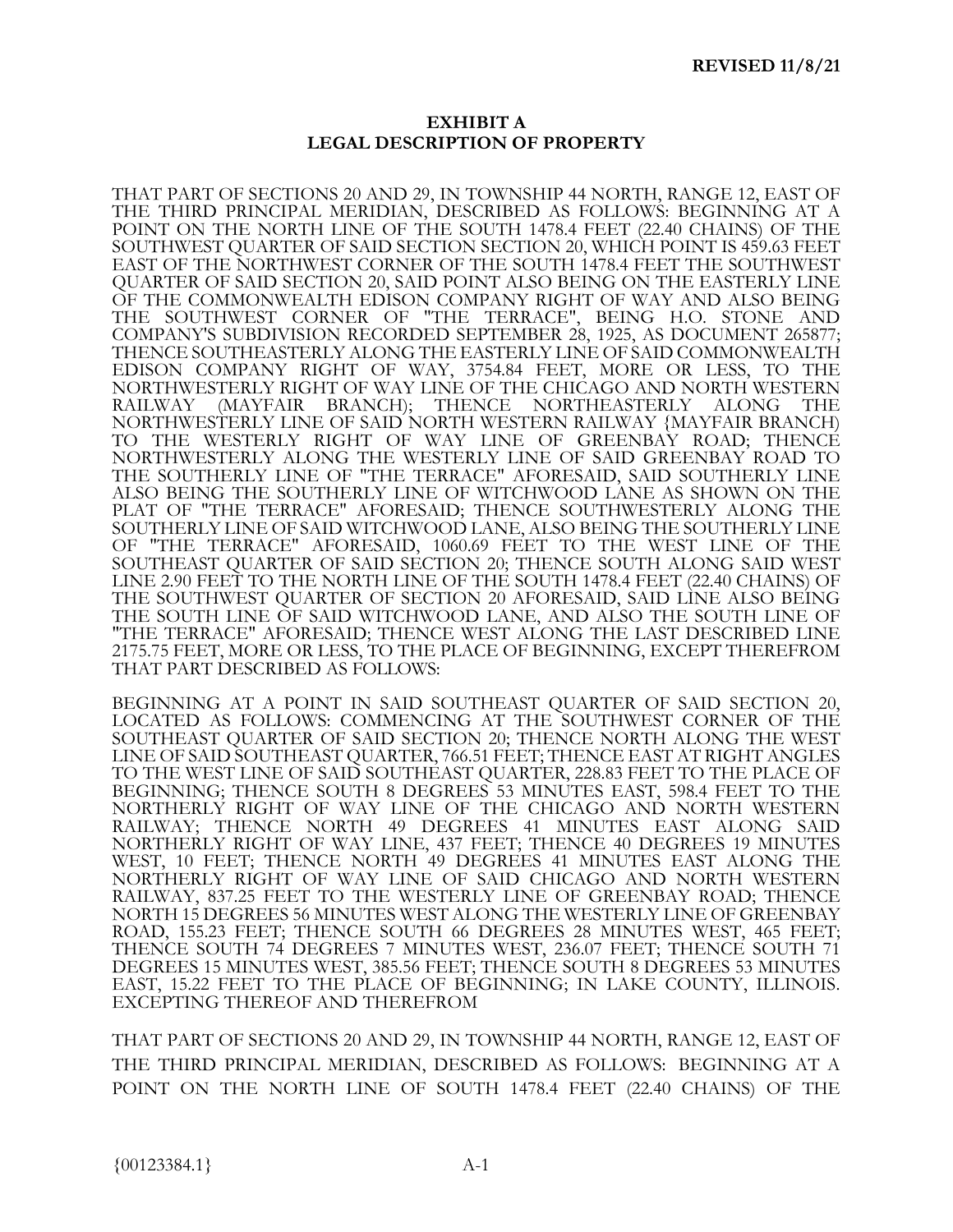SOUTHWEST 1/4 OF SAID SECTION 20, WHICH POINT IS 459.63 FEET EAST OF THE NORTHWEST CORNER OF THE SOUTH 1478.4 FEET OF THE SOUTHWEST 1/4 OF SAID SECTION 20, SAID POINT ALSO BEING ON THE EASTERLY LINE OF THE COMMONWEALTH EDISON COMPANY RIGHT OF WAY AND ALSO BEING THE SOUTHWEST CORNER OF "THE TERRACE", BEING H.O. STONE AND COMPANY'S SUBDIVISION RECORDED SEPTEMBER 28, 1925 AS DOCUMENT 265877; THENCE SOUTHEASTERLY ALONG THE EASTERLY LINE OF SAID COMMONWEALTH EDISON COMPANY RIGHT WAY, 3754.84 FEET, MORE OR LESS, TO THE NORTHWESTERLY RIGHT OF WAY LINE OF THE CHICAGO AND NORTH WESTERN RAILWAY (MAYFAIR BRANCH); THENCE NORTHEASTERLY ALONG THE NORTHWESTERLY LINE OF SAID CHICAGO AND NORTH WESTERN RAILWAY (MAYFAIR BRANCH) TO A POINT ON THE SOUTH LINE OF SAID SECTION 20; THENCE WEST ALONG THE SOUTH LINE OF SAID SECTION 20, A DISTANCE OF 810 FEET, MORE OR LESS, TO A POINT WHICH IS 700 FEET WEST OF THE WEST LINE OF THE EAST 1/2 OF SECTION 20 TO THE SOUTHERLY LINE OF "THE TERRACE" SUBDIVISION, WHICH IS ALSO THE NORTH LINE OF SOUTH 22.40 CHAINS OF THE SOUTHWEST 1/4 OF SAID SECTION 20; THENCE WEST ALONG THE LAST DESCRIBED LINE TO THE POINT OF BEGINNING.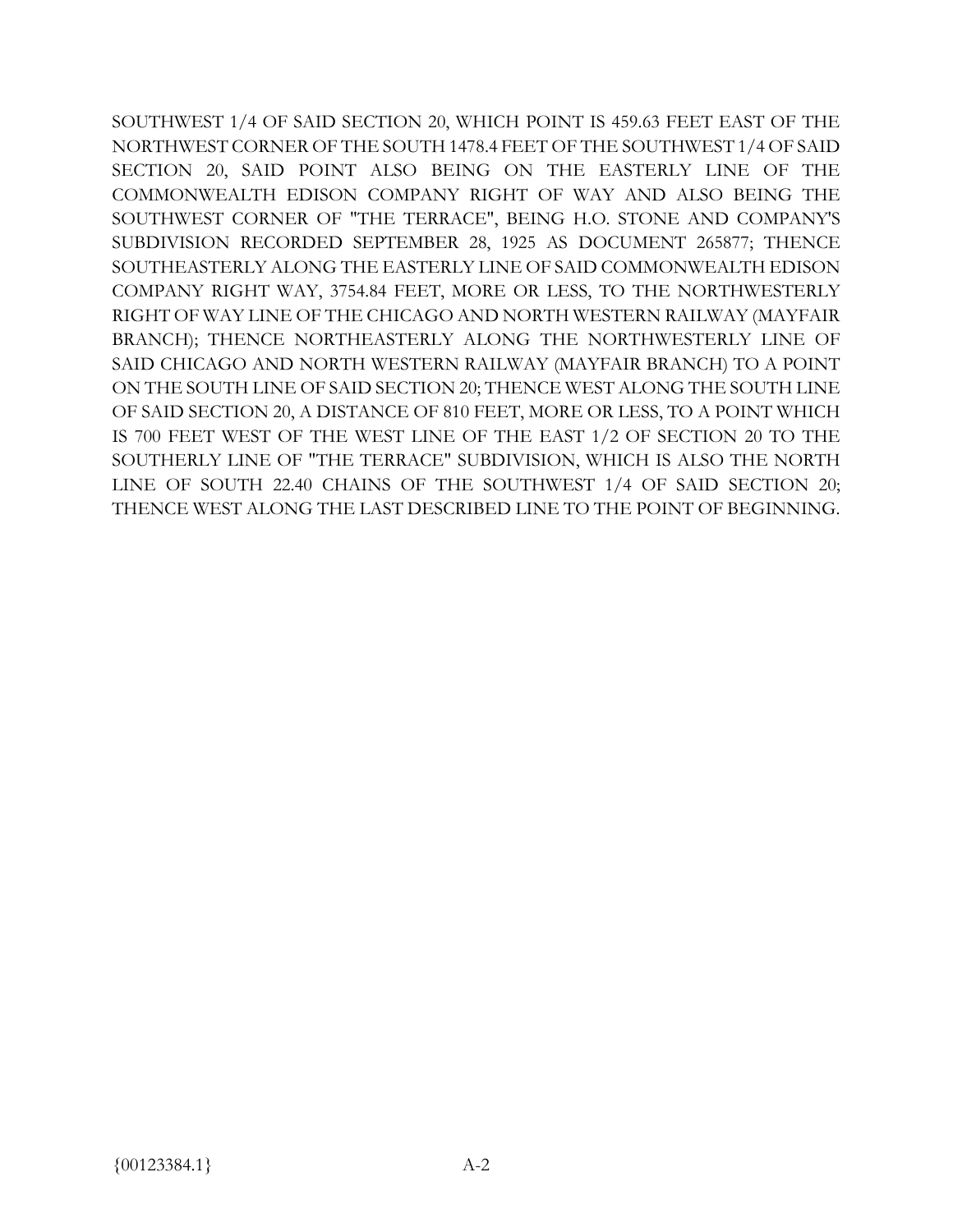# **REVISED 11/8/21**

### **EXHIBIT B DEPICTION OF PROPERTY**

 ${00123384.1}$  B-1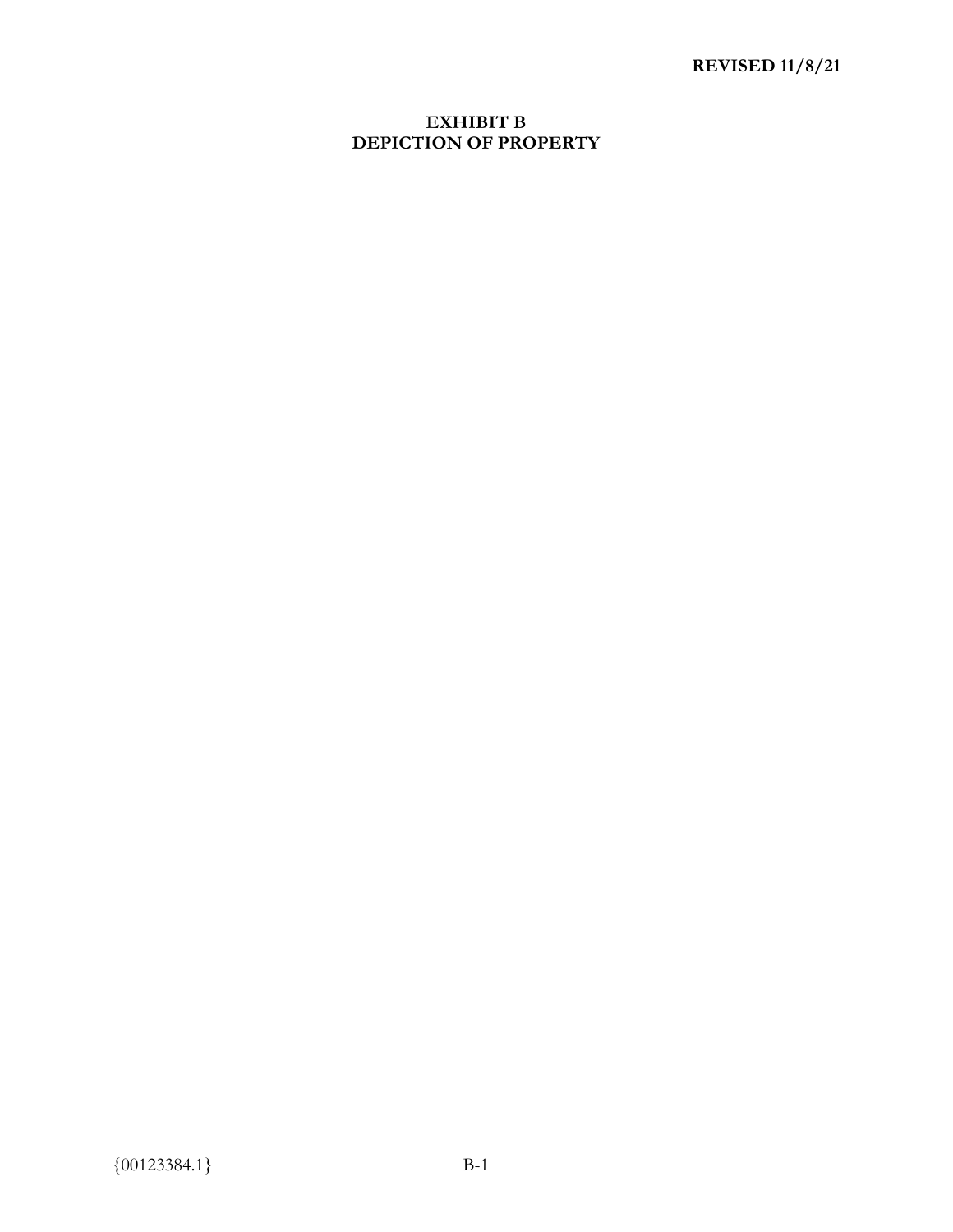# **REVISED 11/8/21**

## **EXHIBIT C RESTRICTIVE COVENANT**

 ${00123384.1}$  C-1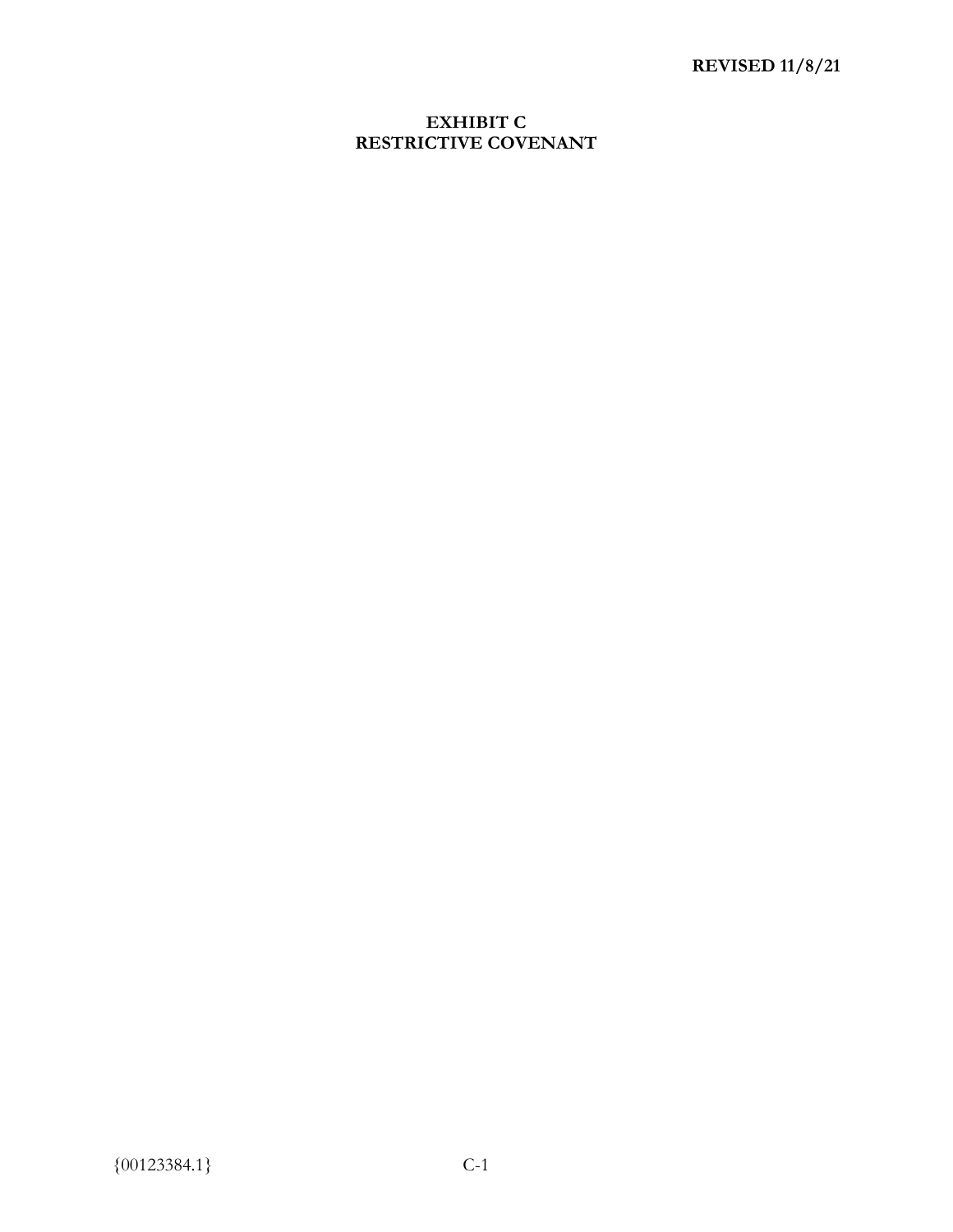INSTRUMENT PREPARED BY (and after recording return to): Robert T. O'Donnell 28045 N. Ashley Circle Suite 101 Libertyville, IL 60048

## **DECLARATION OF RESTRICTIVE COVENANT**

This Declaration of Restrictive Covenant ("Declaration") is executed as of this \_\_\_\_\_ day of November, 2021 (the "Effective Date"), by SB 2011, LLC, an \_\_\_\_\_\_ limited liability corporation ("Owner")

### **RECITALS**

- A. SB 2011, LLC is the owner of that certain parcel of land, approximately 10.4 acres, located in the County of Lake, State of Illinois (the "State"), which land is more fully described on **Exhibit A** hereto (the "Protected Property"); and
- B. The Protected Property is part of a larger parcel of land, approximately 47 acres, located at 136 Green Bay Road, Lake Bluff, Illinois (the "Development Property"); and
- C. The Protected Property generally consists of wooded and open areas and a pond fronting Green Bay Road, in Lake Bluff, Illinois: and
- D. A Grant of Conservation Right and Easement and Declaration of Covenants (the "Conservation Easement"), recorded as Document No. 6126710 with the Lake County Recorder of Deeds, was entered into on January 18, 2007, with respect to the Protected Property; and
- E. In connection with the settlement of a lawsuits between Owner and the Village of Lake Bluff ("Village"), Lake County Case Nos. 20 MR 173 and 20 OV 378, the parties have entered into a Settlement Agreement, pursuant to which, among other things, the Village may record this Declaration against the Protected Property to provide, among other things, that the Owner and any subsequent owner of the Property must continue to preserve the existing conditions on the Protected Property until such time as a Planned Residential Development is approved for the Development Property by the Village or by a court of competent jurisdiction, as more specifically provided in this Declaration.

NOW THEREFORE, THE OWNER DECLARES that the Protected Property and all portions thereof are and shall be held, transferred, sold, conveyed, used, and occupied only as provided and subject to the covenants set forth in this Restrictive Covenant.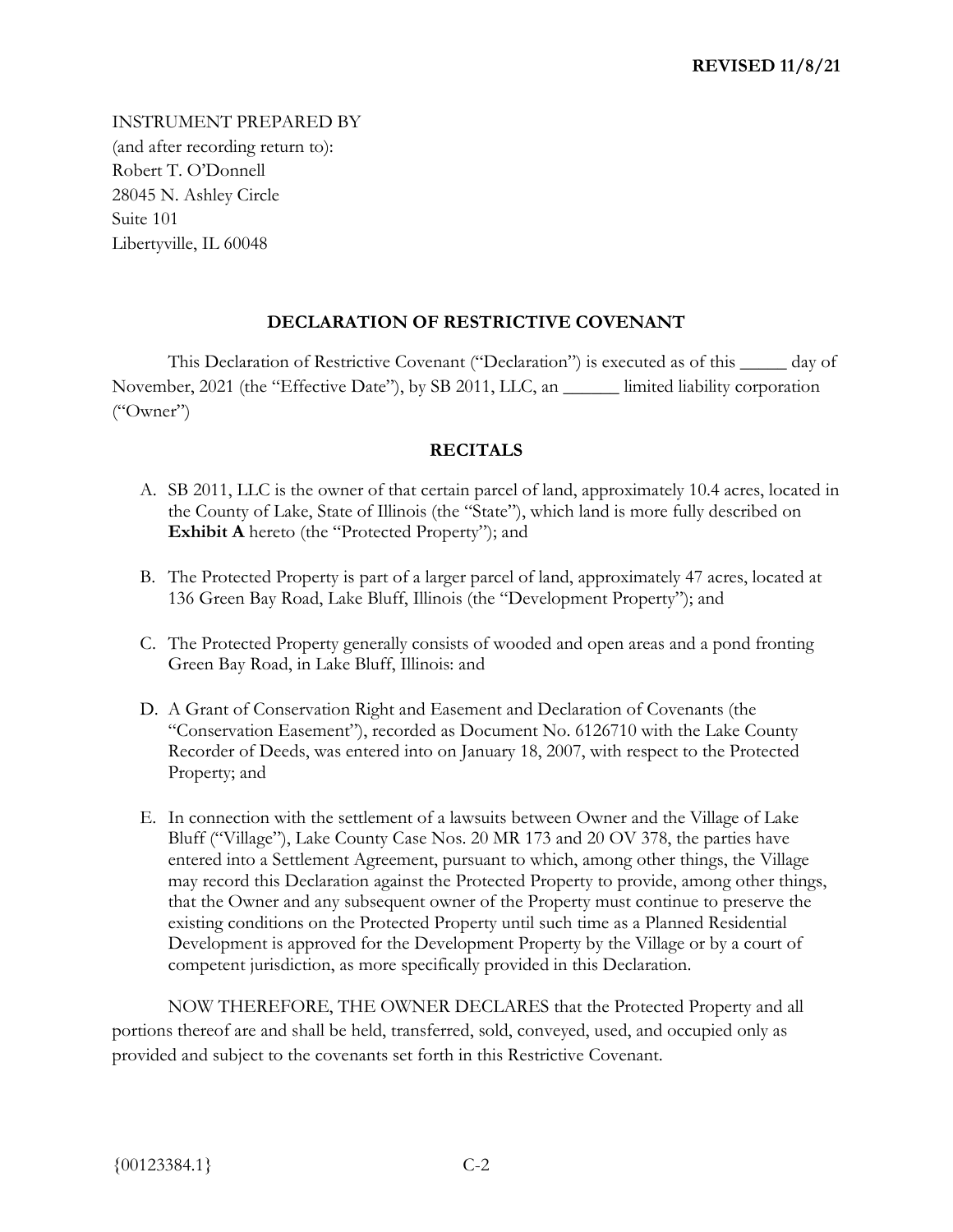### 1. Restrictive Covenant.

- (a) From and after the Effective Date, development of any kind shall be prohibited on the Protected Property, such that there shall be no construction, installation, or maintenance of any buildings. Limited structures such as walkways, fences, and playground equipment may be allowed upon approval in advance by the Village.
- (b) The Owner shall maintain the Protected Property in accordance with the terms of this Restrictive Covenant at its own expense. Maintenance of the Protected Property shall be in accordance with the maintenance plan that is attached to this Declaration as Exhibit B, except as the Owner and the Village may otherwise agree.
- (c) This Restrictive Covenant shall only be released and extinguished upon: (i) mutual agreement of the Owner and the Village; (ii) the granting by the Village of approval of a Planned Residential Development ("PRD") for the Development Property, with release and extinguishment in this circumstance to take effect as of the effective date of the ordinance approving the PRD, except as the Village and the Owner may otherwise agree; or (iii) upon order of a court of competent jurisdiction, after all appeals have been exhausted, overturning the denial by the Village of a proposed PRD for the Development Property and ordering that the proposed PRD be allowed for the Development Property, except as the Village and the Owner may otherwise agree.
- (d) This Declaration and the covenants set forth herein restricting the use and occupancy of the Protected Property (i) shall be and are covenants and restrictions running with, touching, and encumbering the Protected Property, binding upon the Owner and all successors in interest or title, transferees, vendees, lessees, mortgagees, and assigns who are owners and/or users of the Protected Property, and (ii) are not merely personal covenants of the Owner. As used herein, "Owner" shall refer to any person or entity that holds any fee or leasehold interest in the Property. If any of the privileges or rights created by this Restrictive Covenant would otherwise be unlawful or void for violation of (1) the rule against perpetuities or some analogous statutory provision, (2) the rule restricting restraints on alienation, or (3) any other statutory or common law rules imposing time limits, then the affected privilege or right shall continue only until 21 years after the death of the last survivor of the now living lawful descendants of the current President of the United States, or for any shorter period that may be required to sustain the validity of the affected privilege or right.

2. Enforcement. The Owner recognizes and agrees that the Village has a valid interest in ensuring that the restrictions, covenants, and agreements in this Restrictive Covenant are properly performed, and therefore grants the Village the right to enforce these restrictions, covenants, and agreements, and to prevent a breach or threatened breach of this Declaration, by instituting proceedings at law or in equity to enforce the terms of this Declaration and otherwise for relief from the consequences of said breach including seeking injunctive relief to prevent a violation thereof and to require compliance with the terms of this Declaration, with such grant including the right to bring proceedings against the Owner and any person or persons violating or attempting to violate any restriction, covenant, or agreement contained in this Restrictive Covenant, either to restrain violation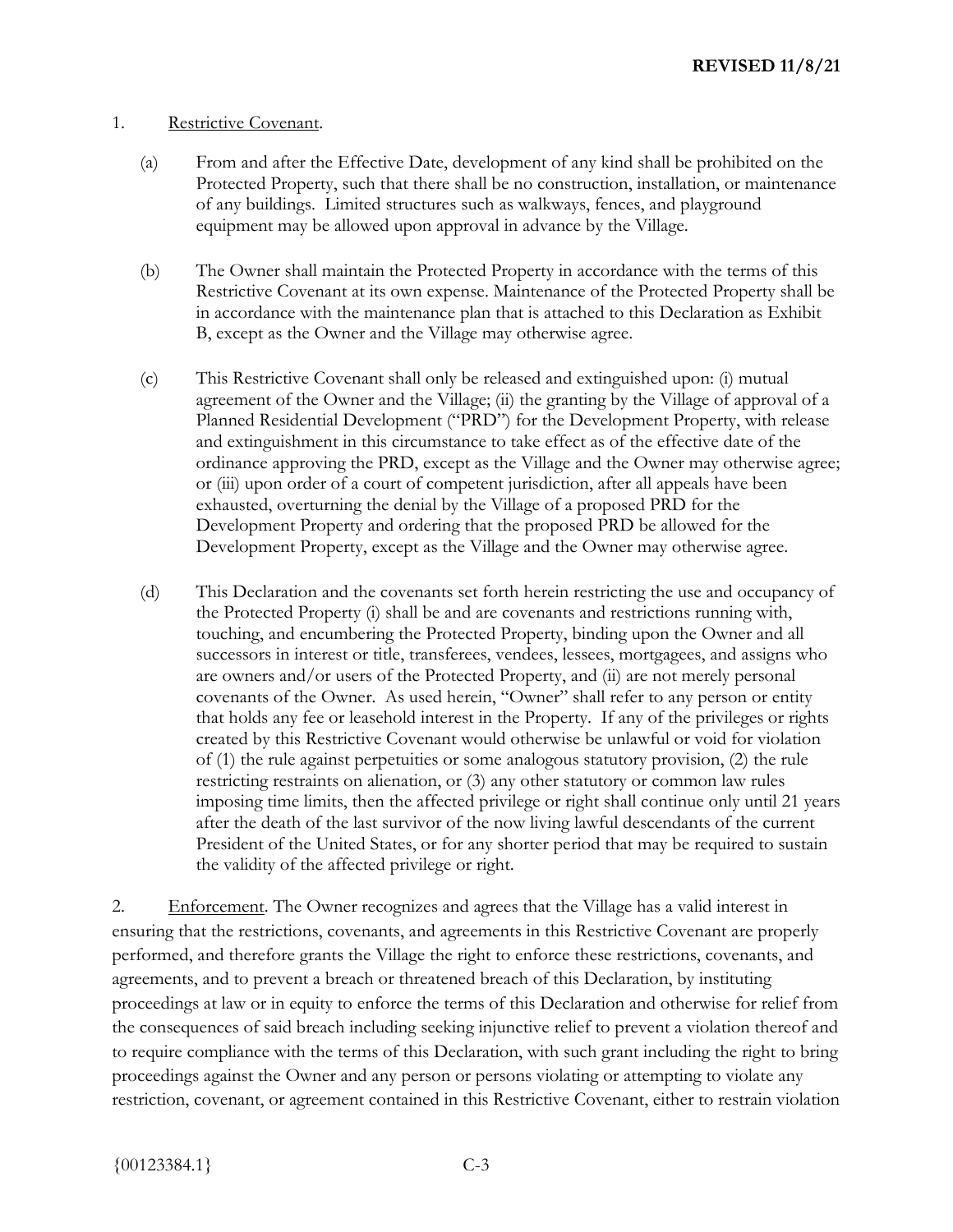or to compel affirmative action. Prior to bringing a legal proceeding to enforce this Declaration, the Village shall provide notice to the Owner, describing the alleged violation and providing the Owner with thirty (30) days in which to cure the alleged violation unless a shorter period of time is necessary to address more immediately a public health and safety issue (such as, by way of example only, a dangerous tree condition that threatens a public right-of-way or neighboring property owner or a broken water main). The Village will provide reasonable extensions to the 30-day period to account for weather and other site conditions. The Village shall be entitled to its reasonable attorney fees incurred in successfully enforcing the terms of this Declaration in any of the actions described in this Paragraph.

3. Release. Any person or entity having or acquiring fee or leasehold interest to the Protected Property or any portion thereof shall be required to comply with this Declaration only during the period such person or entity is the fee or leasehold owner of the Protected Property, and thereafter shall be released therefrom, except that such person or entity shall continue to be liable for, and shall not be released from liability for, obligations, liabilities or responsibilities that accrue or accrued during said period of ownership. Although persons or entities may be released under this Paragraph, the restrictions of this Declaration shall continue to be restrictions upon the Protected Property, running with the land, and shall inure to the benefit of, and be binding on, their successors and assigns in title or interest, consistent with the terms provided herein.

4. Notices. All notices provided for herein may be delivered in person, sent by Federal Express or other overnight courier service, mailed in the United States mail postage prepaid, or sent by electronic or facsimile transmission, and, regardless of the method of deliver used, shall be considered delivered upon the actual receipt or refusal of receipt thereof. The name, address and other information to be used in connection with such correspondence and notices to Owner shall be the then-current owner's name and address information maintained in the official real property tax records with respect to the Property.

### 5. Miscellaneous.

- (a) Headings. The headings in this Declaration are for convenience only and do not in any way limit or affect the terms and provisions hereof.
- (b) Unenforceability. If any provision of this Declaration is held to be invalid, illegal or unenforceable in any respect, such invalidity, illegality or unenforceability shall not affect the remainder of such provision or any other provisions hereof.
- (c) Governing Law. This Declaration shall be construed and enforced in accordance with the internal laws, but not the conflicts of law rules, of the State of Illinois.
- (d) Amendments. This Declaration may be amended only by written instrument executed by the Village and the then-owner(s) of the Protected Property.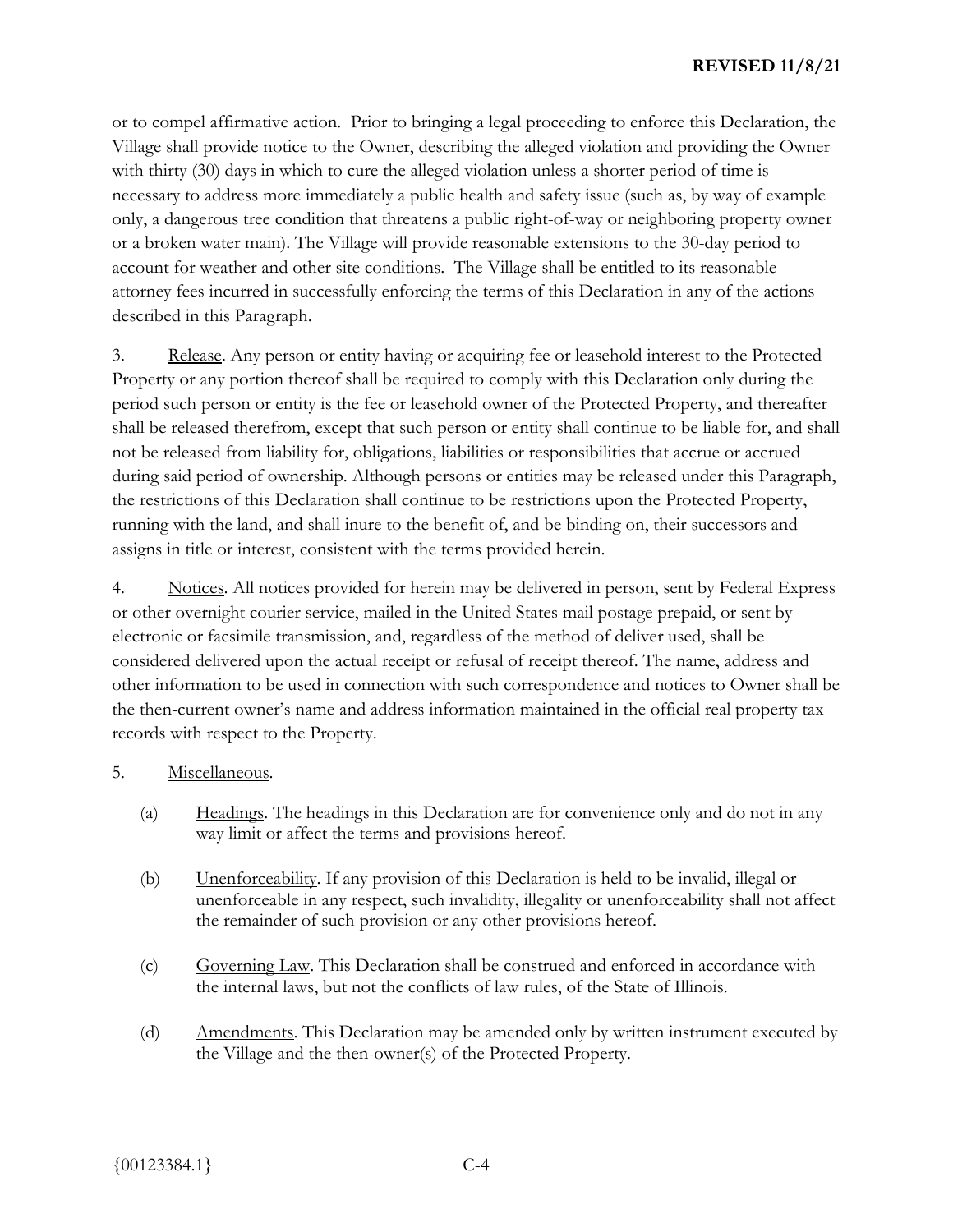- (e) Entire Agreement. Except for the Settlement Agreement between the Owner and the Village dated \_\_\_\_\_, 2021, this Declaration constitutes the entire agreement of Owner with respect to the subject matter hereof and supersedes all prior negotiations or discussions, whether oral or written, with respect thereto.
- (f) Recording. Owner or the Village shall record this instrument in a timely fashion in the official records of Lake County, Illinois and shall re-record it at any time as may be required to preserve the Declaration.
- (g) No General Public. This Declaration does not convey to the public the right to enter the Protected Property for any purpose whatsoever.
- (h) No Third Parties. This Declaration is not intended to, whether expressed or implied, confer any rights or remedies under or by reason of this Declaration on any other person or entity other than the Village and the Owner or permitted assigns, nor is anything in this Declaration intended to relieve or discharge the obligation or liability of any third persons to any of the Village or the Owner, nor shall any provision give any third parties any rights of subrogation or action over or against any of the Village or the Owner. This Declaration is not intended to and does not create any third-party beneficiary rights whatsoever, except for rights provided to the Village herein.
- (i) Recordation. This Restrictive Covenant will be recorded in the Office of the Lake County Recorder, and all leases, contracts, and deeds of conveyance relating to the Protected Property, or any part thereof, shall be subject to the provisions of this Restrictive Covenant. However, this Restrictive Covenant shall be of no force or effect unless and until the Conservation Easement is terminated, extinguished, or otherwise no longer effective, whether by order of the Circuit Court or otherwise.
- (j) Non-Waiver. The Village shall be under no obligation to exercise any of the rights granted to it in this Restrictive Covenant except as it shall determine to be in its best interest from time to time. The failure of the Village to exercise at any time any such rights shall not be deemed or construed as a waiver thereof, nor shall such failure void or affect the Village's right to enforce such rights or any other rights.

## [THE REMAINDER OF THIS PAGE LEFT INTENTIONALLY BLANK]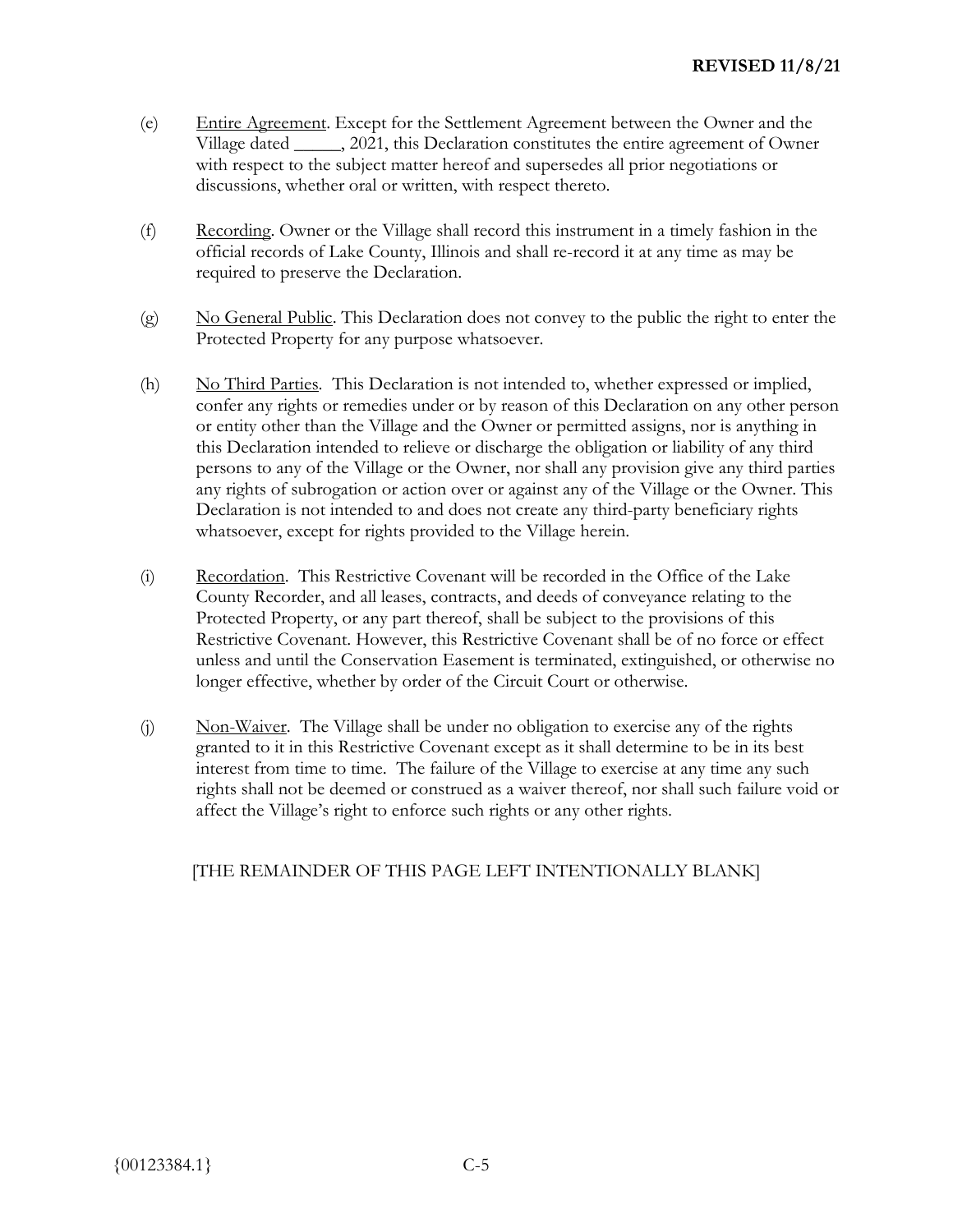## **REVISED 11/8/21**

IN WITNESS WHEREOF, the Owner has caused this Declaration to be signed by its duly authorized representatives, as of the day and year first above written.

OWNER

 $\mathbf{By:}\qquad \qquad$ 

\_\_\_\_\_\_\_\_\_\_\_\_\_\_\_\_\_\_\_\_\_\_\_\_\_\_\_\_\_\_\_\_

Printed Name:\_\_\_\_\_\_\_\_\_\_\_\_\_\_\_\_\_\_\_\_\_

Title:\_\_\_\_\_\_\_\_\_\_\_\_\_\_\_\_\_\_\_\_\_\_\_\_\_\_\_\_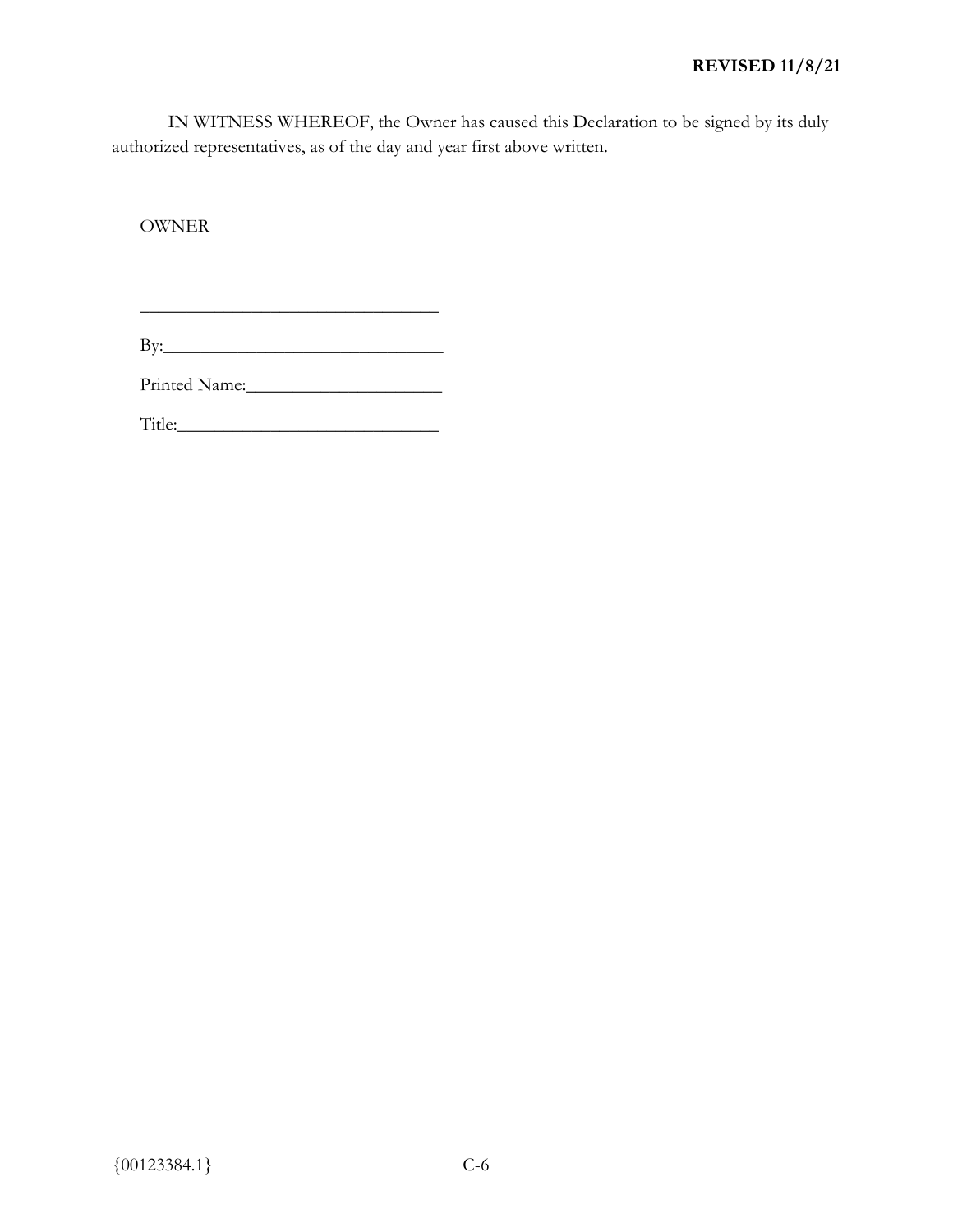### **ACKNOWLEDGMENT**

 $\begin{minipage}{.4\linewidth} \textbf{STATE OF} \hspace{0.03cm} \begin{minipage}{.4\linewidth} \end{minipage} \begin{minipage}{.4\linewidth} \end{minipage} \begin{minipage}{.4\linewidth} \begin{minipage}{.4\linewidth} \begin{minipage}{.4\linewidth} \end{minipage} \begin{minipage}{.4\linewidth} \end{minipage} \begin{minipage}{.4\linewidth} \end{minipage} \begin{minipage}{.4\linewidth} \end{minipage} \begin{minipage}{.4\linewidth} \end{minipage} \begin{minipage}{.4\linewidth} \begin{minipage}{.4\linewidth} \end{minipage} \begin{$ ) SS. COUNTY OF \_\_\_\_ ) This instrument was acknowledged before me on \_\_\_\_\_\_\_\_\_\_\_\_ \_\_, 2021, by \_\_\_\_\_\_\_\_\_\_\_\_\_\_\_\_\_\_\_\_, the \_\_\_\_\_\_\_\_\_\_\_\_\_\_\_\_\_\_\_\_ of the **SB 2011, LLC**, and by \_\_\_\_\_\_\_\_\_\_\_\_\_\_\_, the \_\_\_\_\_\_\_\_\_\_\_\_\_\_\_\_\_\_\_\_ of said Corporation. Given under my hand and official seal this \_\_\_\_ day of \_\_\_\_\_\_\_\_\_, 2021.

Notary Public

My Commission expires:

SEAL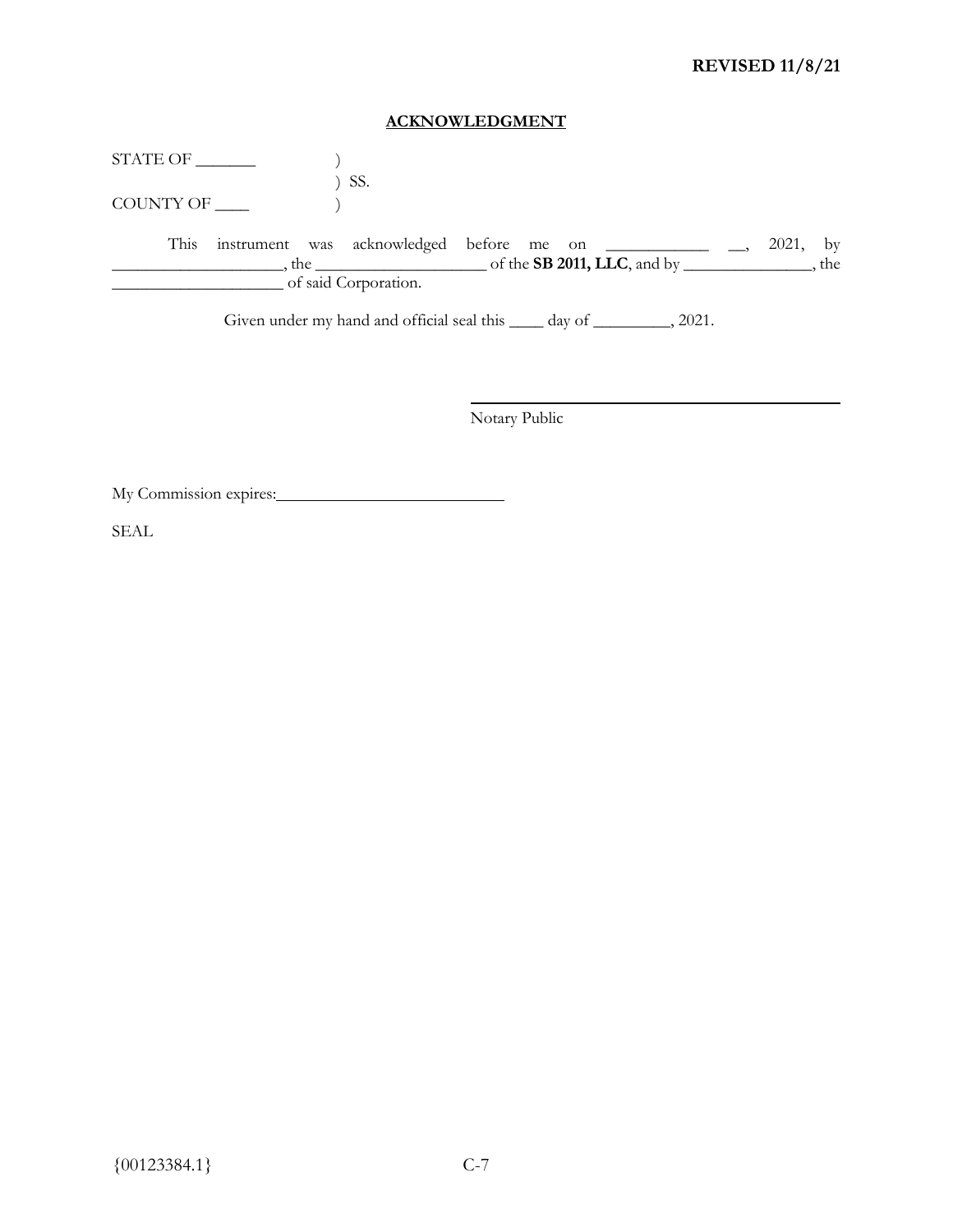# **EXHIBIT A**

# **Legal Description of Property**

OUTLOTS A AND B AND OUTLOT M OF STONEBRIDGE OF LAKE BLUFF, BEING A SUBDIVISION OF PART OF SECTION 20, TOWNSHIP 44 NORTH, RANGE 12, EAST OF THE THIRD PRINCIPAL MERIDIAN, IN LAKE COUNTY, ILLINOIS, ACCORDING TO THE PLAT THEREOF RECORDED ON JANUARY 25, 2007, AS DOCUMENT NUMBER 6126709, IN LAKE COUNTY, ILLINOIS.

PINS

12-20-400-001 (part) 12-20-300-008 (part)

PROPERTY ADDRESS

136 Green Bay Road Lake Bluff, IL 60044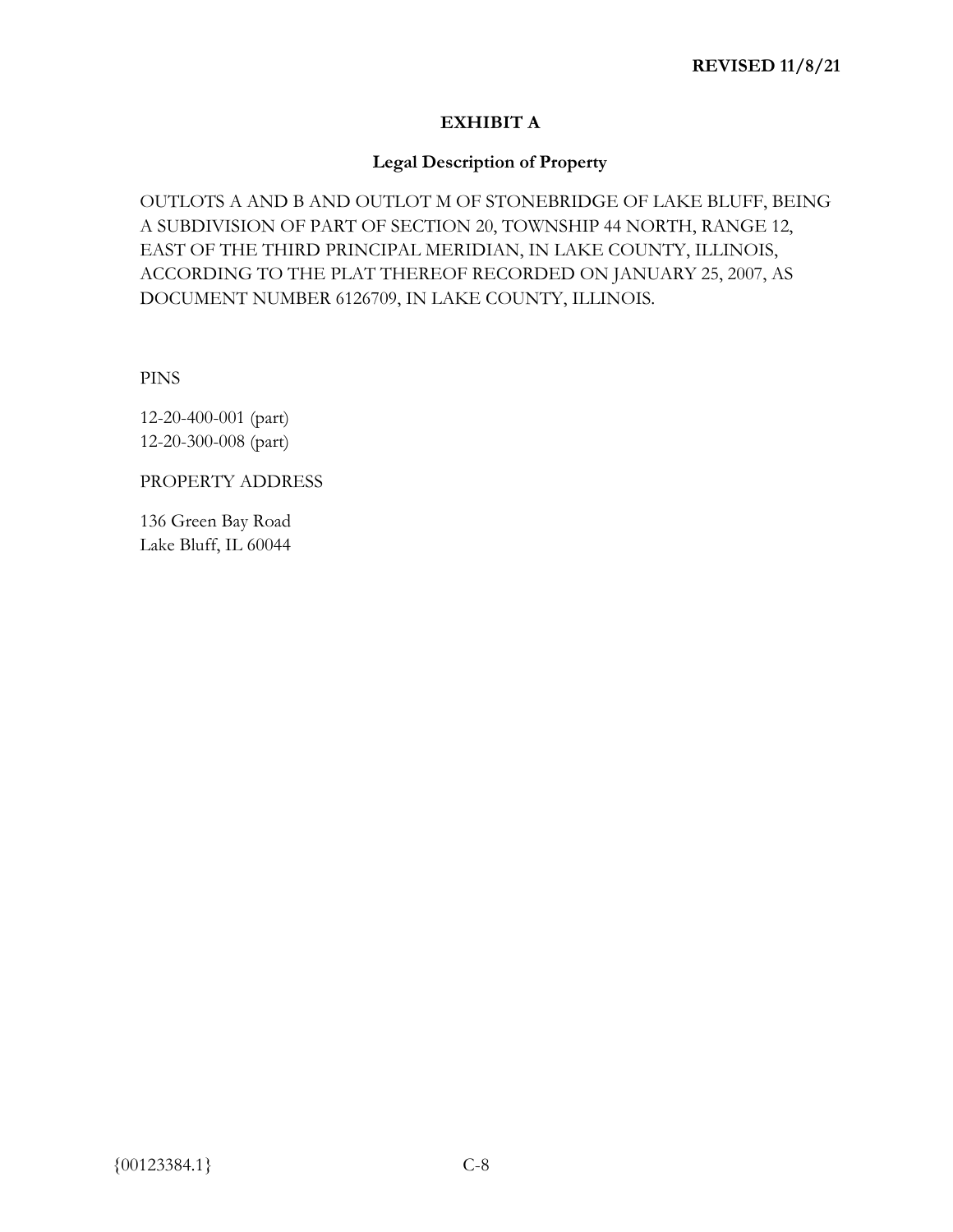## **EXHIBIT B**

#### **Maintenance Plan**

- 1. Maintain grass at no greater than eight inches in height, measured as it lays from the existing grade. Mow fescue to a height between four and six inches in the Spring. Manage seeded areas in accordance with the attached plan.
- 2. Maintain fescue & grass areas to minimize herbicide use necessary for removal of invasive species (herbicide use currently permitted and necessary for invasive species removal).
- 3. Continue monthly site visits (Spring, Summer and Fall weather dependent) by maintenance crew to mow grass and eradicate invasive species by spot chemical control/mechanical mowing/manual removal.
- 4. Conduct "Spring Clean-up" of pond and pond area to remove accumulated debris from water and pond border.
- 5. Conduct "Spring Clean-up" of wooded area to remove winter fallen debris, litter, and foreign debris throughout site.
- 6. Monitor over-story trees on "watch list" to determine vitality, structural integrity, nutrition requirements, hazardous conditions, long-term viability and pruning requirements.
- 7. Continue site visits by certified arborist, as needed, to mark hazardous or dead trees for removal; if removal is necessary provide notice to Village for review and issuance of permit prior to removal; any tree scheduled for removal shall be replaced on a one-forone basis with a replacement tree between 2.5" and 4" in circumference during first available planting period. Replacement Trees will not be required to be planted within the canopy (critical root zone) of other trees on the Property. Replacement Trees must be species included in Group A of the Species Rating Guide, Appendix A, Section 10- 11-13 of the Lake Bluff Zoning Regulations, unless otherwise agreed to by the Owner and the Village.
- 8. Monthly pond treatments as necessary for water health.
- 9. Monthly cattail and other invasive treatments as needed.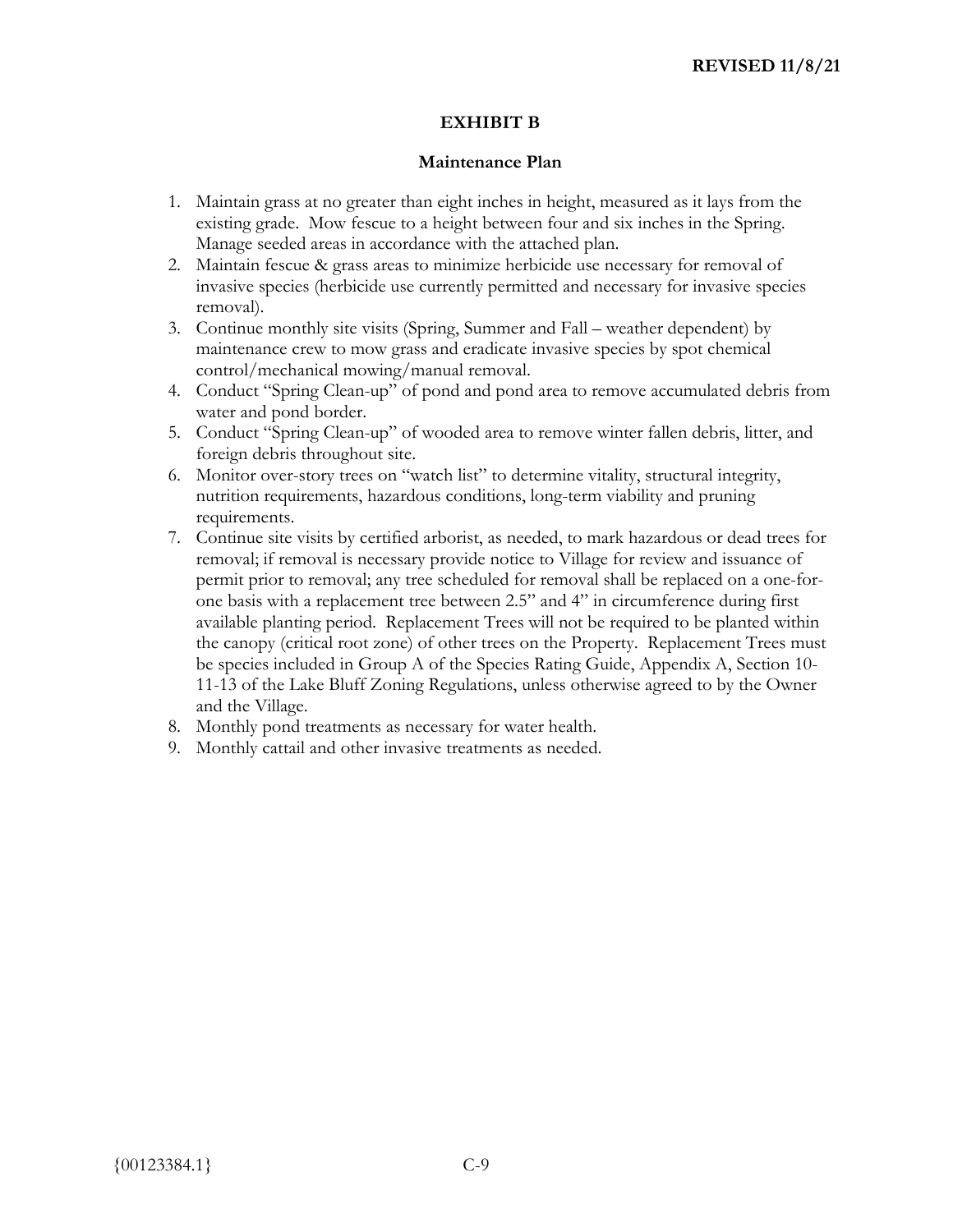

 ${00123384.1}$  C-10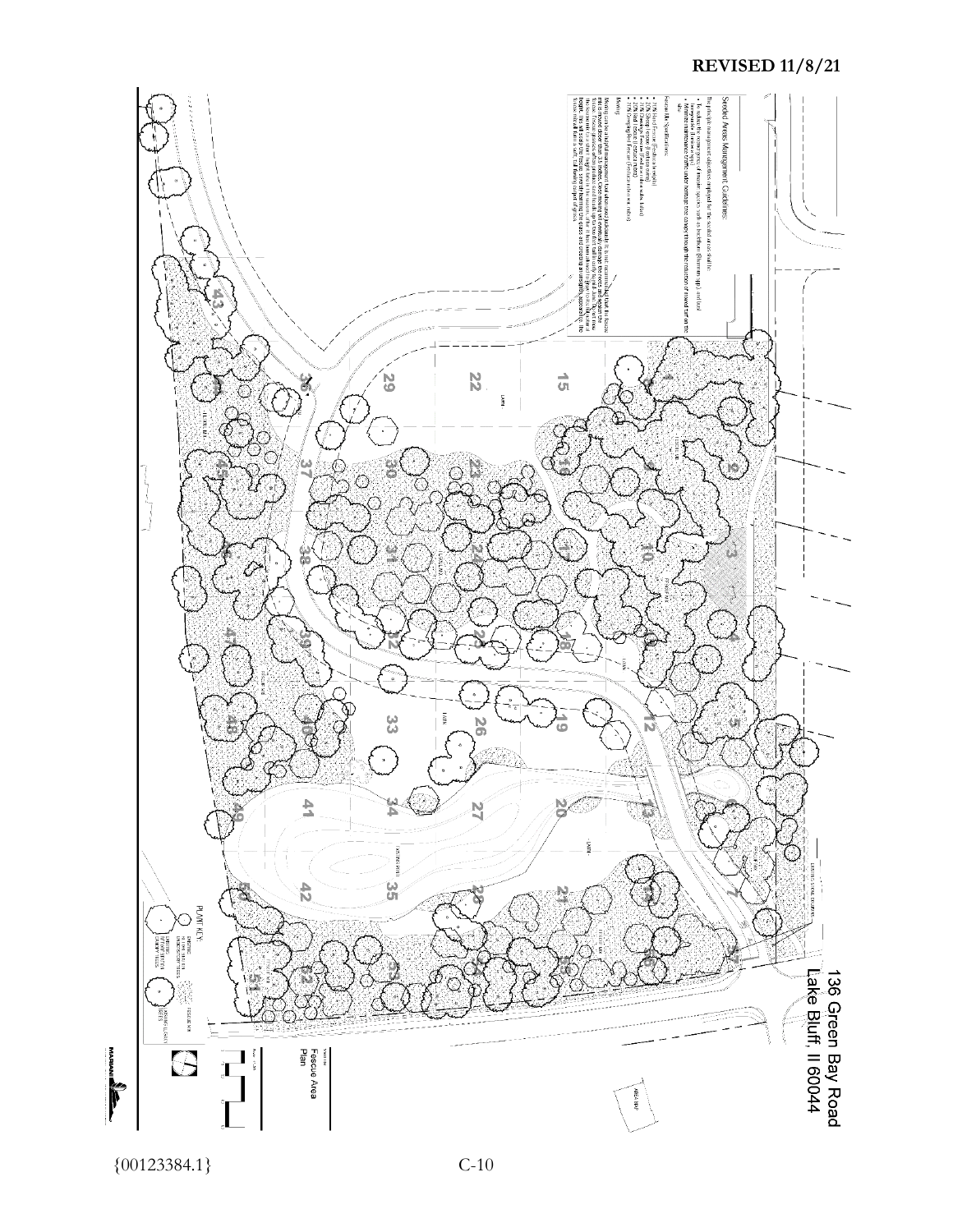# **REVISED 11/8/21**

### **EXHIBIT D LETTER OF CREDIT**

{00123384.1} D-1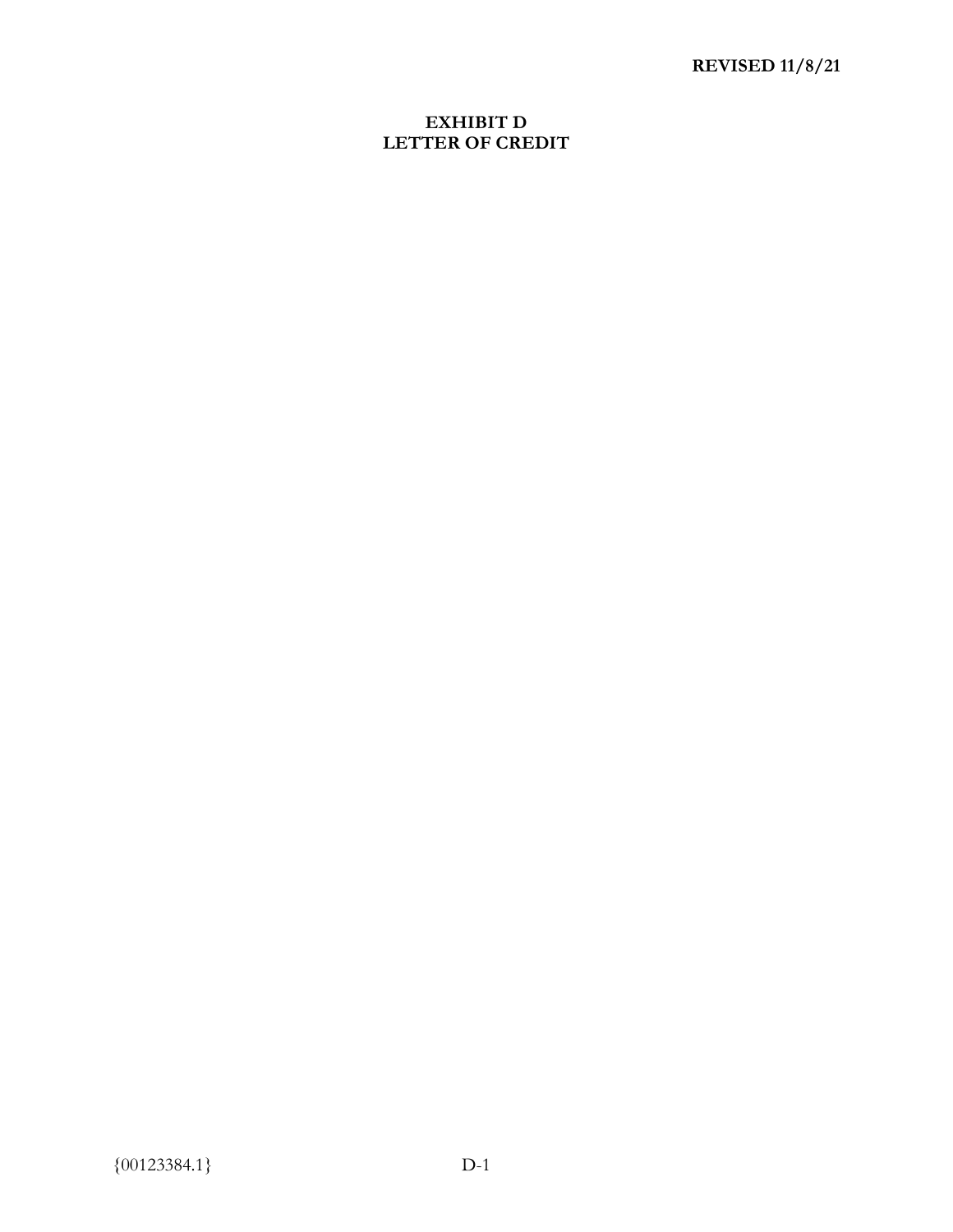### **EXHIBIT E MAINTENANCE PLAN**

- 1. Maintain grass at no greater than eight inches in height, measured as it lays from the existing grade. Mow fescue to a height between four and six inches in the Spring. Manage seeded areas in accordance with the attached plan.
- 2. Maintain fescue & grass areas to minimize herbicide use necessary for removal of invasive species (herbicide use currently permitted and necessary for invasive species removal).
- 3. Continue monthly site visits (Spring, Summer and Fall weather dependent) by maintenance crew to mow grass and eradicate invasive species by spot chemical control/mechanical mowing/manual removal.
- 4. Conduct "Spring Clean-up" of pond and pond area to remove accumulated debris from water and pond border.
- 5. Conduct "Spring Clean-up" of wooded area to remove winter fallen debris, litter, and foreign debris throughout site.
- 6. Monitor over-story trees on "watch list" to determine vitality, structural integrity, nutrition requirements, hazardous conditions, long-term viability and pruning requirements.
- 7. Continue site visits by certified arborist, as needed, to mark hazardous or dead trees for removal; if removal is necessary provide notice to Village for review and issuance of permit prior to removal.
- 8. Monthly pond treatments as necessary for water health.
- 9. Monthly cattail and other invasive treatments as needed.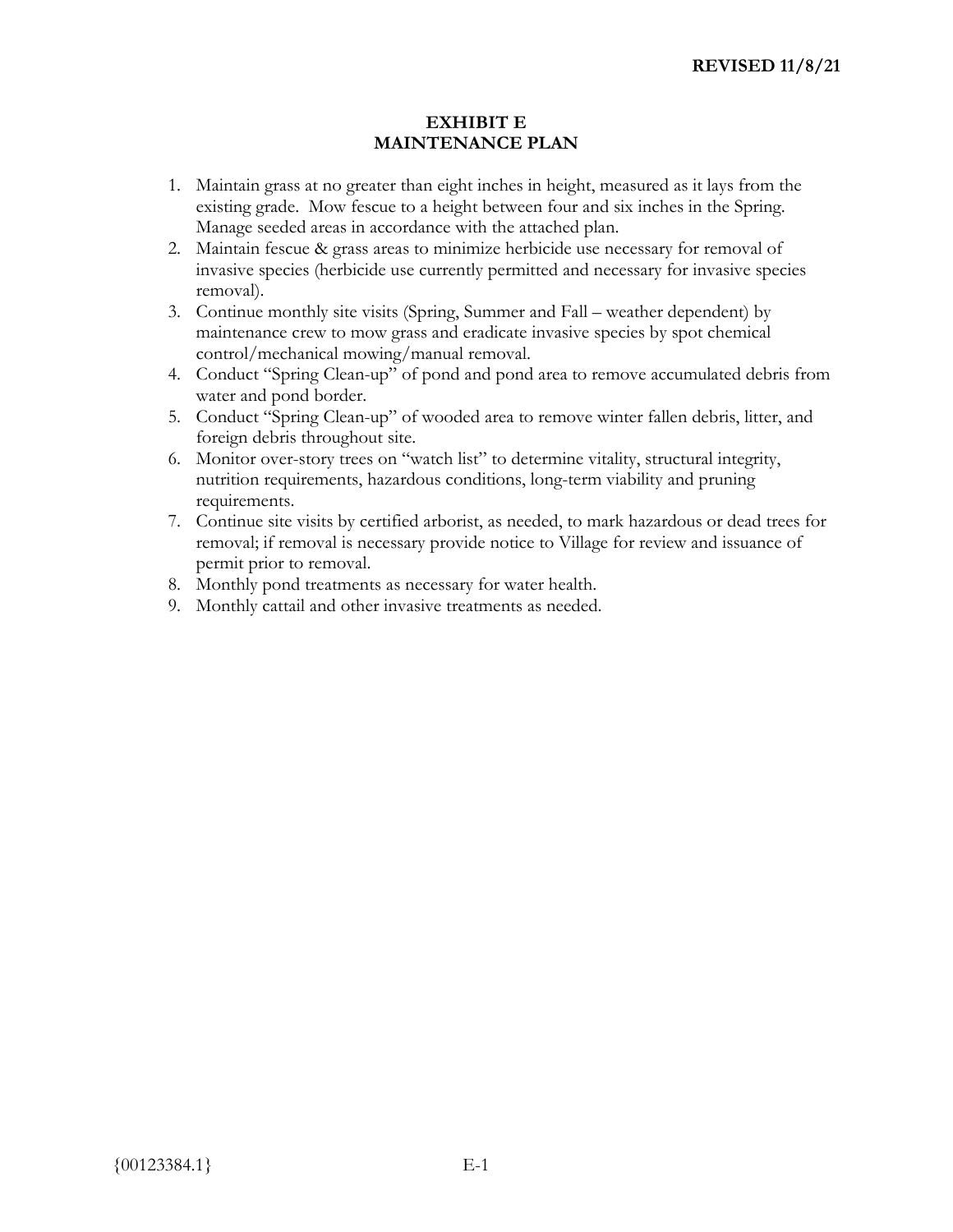